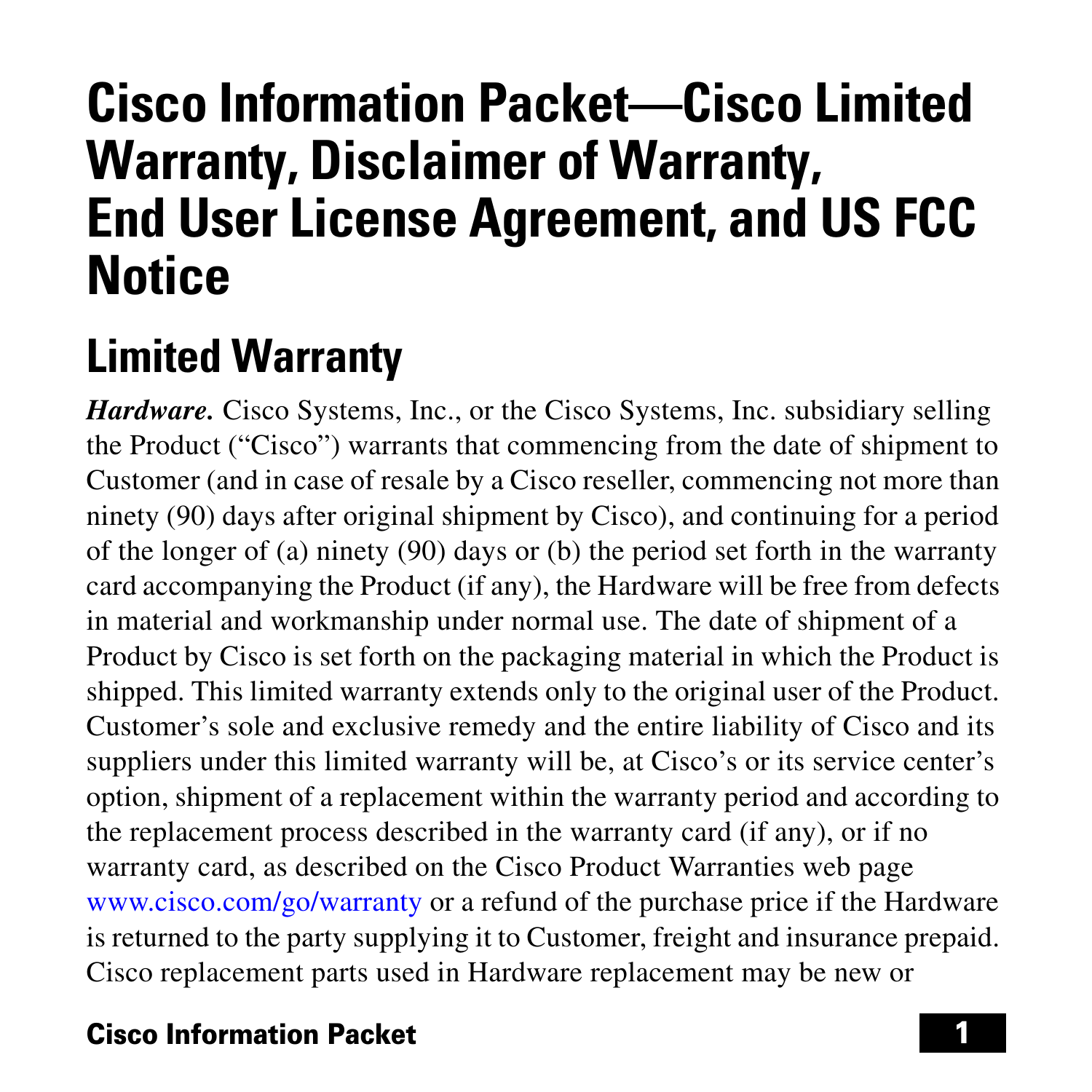equivalent to new. Cisco's obligations hereunder are conditioned upon the return of affected Hardware in accordance with Cisco's or its service center's then-current Return Material Authorization (RMA) procedures.

*Software.* The limited warranty in the [End User License Agreement](#page-3-0) sets forth Cisco's warranty obligations with respect to the Software. The End User License Agreement may be located at the following URL:

### <http://www.cisco.com/go/eula>

Product warranty terms and other information applicable to the Product may be located at the following URL:

#### <http://www.cisco.com/go/warranty>

*Restrictions.* The above Hardware warranty and limited warranty in the End User License Agreement ("Software warranty") do not apply if the Software, Hardware Product or any other equipment upon which the Software is authorized by Cisco or its suppliers or licensors to be used (a) has been altered, except by Cisco or its authorized representative, (b) has not been installed, operated, repaired, or maintained in accordance with instructions supplied by Cisco, (c) has been subjected to abnormal physical or electrical stress, abnormal environmental conditions, misuse, negligence, or accident; or (d) is licensed for beta, evaluation, testing or demonstration purposes. The Software warranty also does not apply to (e) any temporary Software modules; (f) any Software not posted on Cisco's Software Center (on Cisco.com URL where Cisco makes the Software publicly available to licensed customers); (g) any Software that Cisco expressly provides on an "AS IS" basis on Cisco's Software Center; or (h) any Software for which Cisco does not receive a license fee.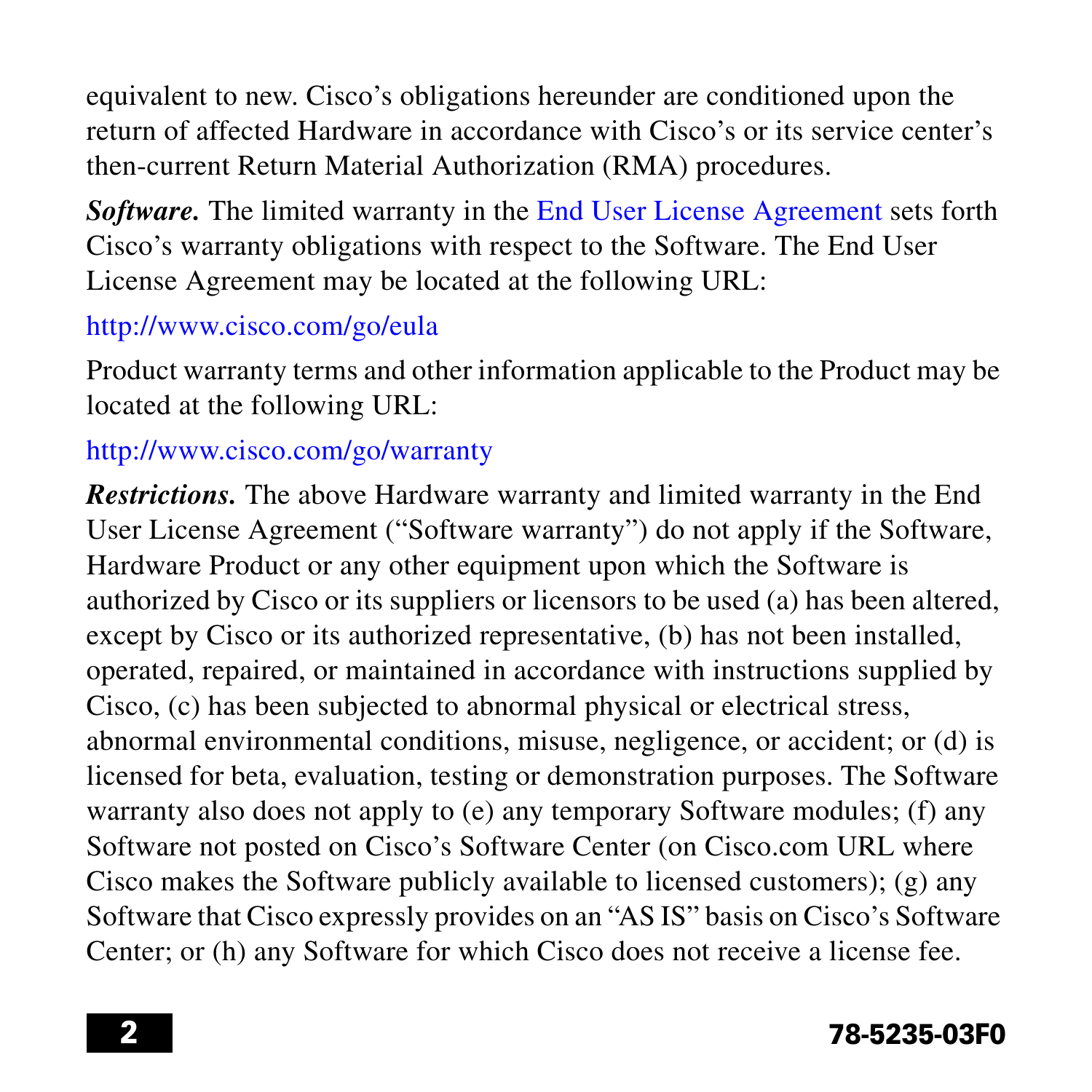# **DISCLAIMER OF WARRANTY**

**EXCEPT AS SPECIFIED IN THIS WARRANTY SECTION, ALL EXPRESS OR IMPLIED CONDITIONS, REPRESENTATIONS, AND WARRANTIES INCLUDING, WITHOUT LIMITATION, ANY IMPLIED WARRANTY OR CONDITION OF MERCHANTABILITY, FITNESS FOR A PARTICULAR PURPOSE, NON-INFRINGEMENT, SATISFACTORY QUALITY, NON-INTERFERENCE, ACCURACY OF INFORMATIONAL CONTENT, OR ARISING FROM A COURSE OF DEALING, LAW, USAGE, OR TRADE PRACTICE, ARE HEREBY EXCLUDED TO THE EXTENT ALLOWED BY APPLICABLE LAW AND ARE EXPRESSLY DISCLAIMED BY CISCO, ITS SUPPLIERS AND LICENSORS. TO THE EXTENT AN IMPLIED WARRANTY CANNOT BE EXCLUDED, SUCH WARRANTY IS LIMITED IN DURATION TO THE EXPRESS WARRANTY PERIOD. BECAUSE SOME STATES OR JURISDICTIONS DO NOT ALLOW LIMITATIONS ON HOW LONG AN IMPLIED WARRANTY LASTS, THE ABOVE LIMITATION MAY NOT APPLY. THESE WARRANTIES GIVE CUSTOMER SPECIFIC LEGAL RIGHTS, AND CUSTOMER MAY ALSO HAVE OTHER RIGHTS WHICH VARY FROM JURISDICTION TO JURISDICTION.** This disclaimer and exclusion shall apply even if the express warranty set forth above fails of its essential purpose.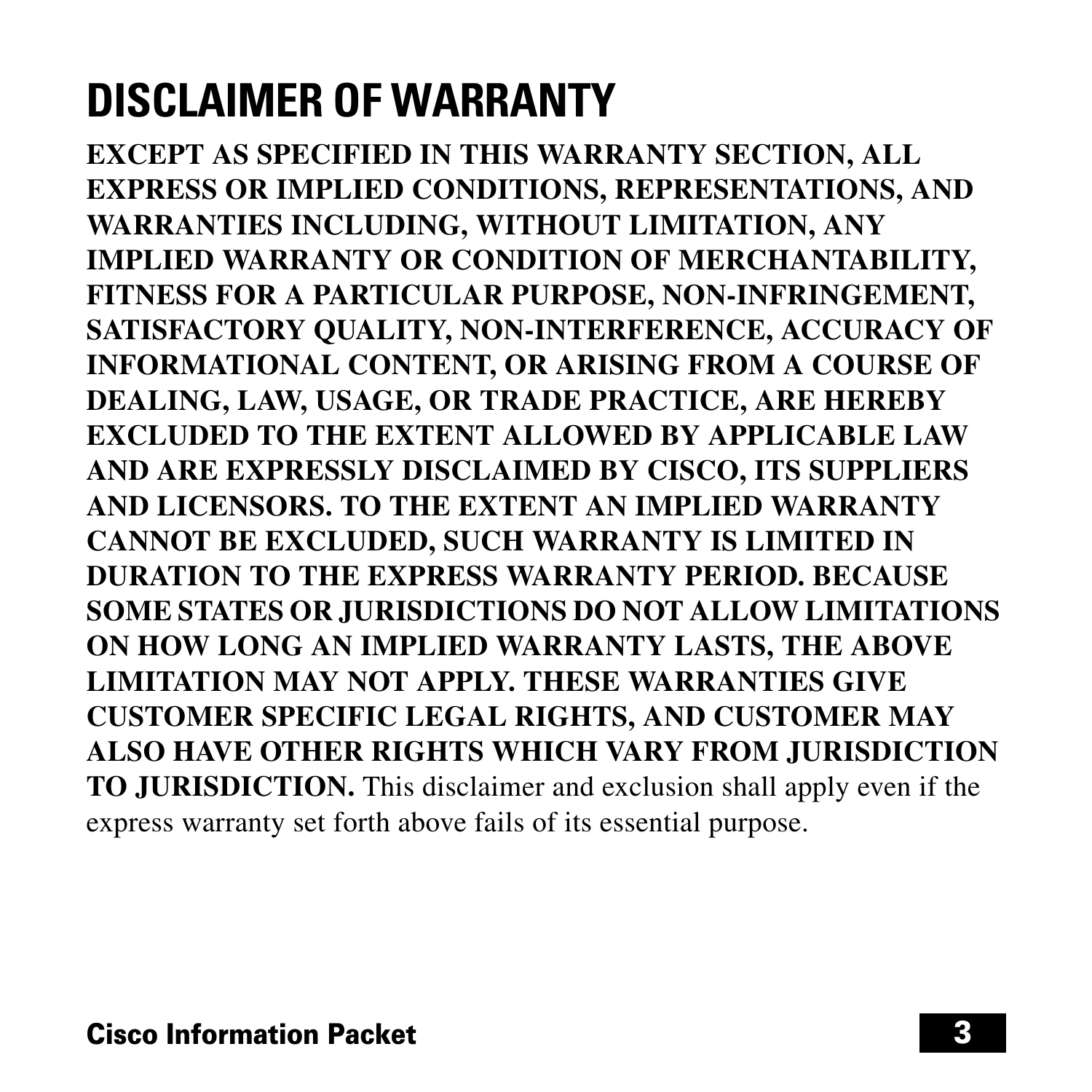# <span id="page-3-0"></span>**End User License Agreement**

### **IMPORTANT: PLEASE READ THIS END USER LICENSE AGREEMENT CAREFULLY. DOWNLOADING, INSTALLING OR USING CISCO OR CISCO-SUPPLIED SOFTWARE CONSTITUTES ACCEPTANCE OF THIS AGREEMENT.**

CISCO SYSTEMS, INC. OR ITS SUBSIDIARY LICENSING THE SOFTWARE INSTEAD OF CISCO SYSTEMS, INC. ("CISCO") IS WILLING TO LICENSE ITS SOFTWARE TO YOU ONLY UPON THE CONDITION THAT YOU ACCEPT ALL OF THE TERMS CONTAINED IN THIS END USER LICENSE AGREEMENT PLUS ANY ADDITIONAL LIMITATIONS ON THE LICENSE SET FORTH IN A SUPPLEMENTAL LICENSE AGREEMENT ACCOMPANYING THE PRODUCT (COLLECTIVELY THE "AGREEMENT"). TO THE EXTENT OF ANY CONFLICT BETWEEN THE TERMS OF THIS END USER LICENSE AGREEMENT AND ANY SUPPLEMENTAL LICENSE AGREEMENT, THE SUPPLEMENTAL LICENSE AGREEMENT SHALL APPLY. BY DOWNLOADING, INSTALLING, OR USING THE SOFTWARE, YOU ARE BINDING YOURSELF AND THE BUSINESS ENTITY THAT YOU REPRESENT (COLLECTIVELY, "CUSTOMER") TO THE AGREEMENT. IF YOU DO NOT AGREE TO ALL OF THE TERMS OF THE AGREEMENT, THEN CISCO IS UNWILLING TO LICENSE THE SOFTWARE TO YOU AND (A) YOU MAY NOT DOWNLOAD, INSTALL OR USE THE SOFTWARE, AND (B) YOU MAY RETURN THE SOFTWARE (INCLUDING ANY UNOPENED CD PACKAGE AND ANY WRITTEN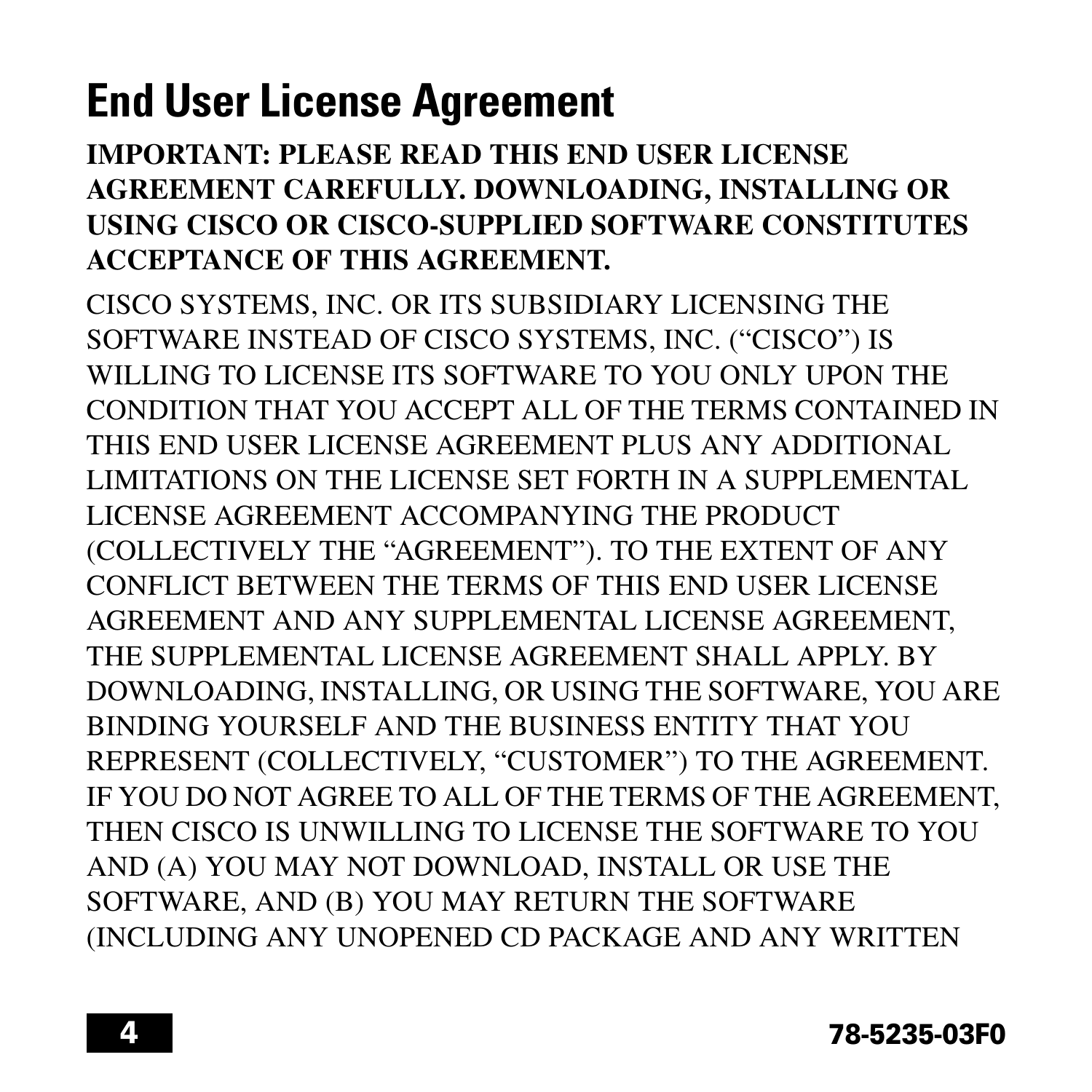MATERIALS) FOR A FULL REFUND, OR, IF THE SOFTWARE AND WRITTEN MATERIALS ARE SUPPLIED AS PART OF ANOTHER PRODUCT, YOU MAY RETURN THE ENTIRE PRODUCT FOR A FULL REFUND. YOUR RIGHT TO RETURN AND REFUND EXPIRES 30 DAYS AFTER PURCHASE FROM CISCO OR AN AUTHORIZED CISCO RESELLER, AND APPLIES ONLY IF YOU ARE THE ORIGINAL END USER PURCHASER.

*The following terms of the Agreement govern Customer's access and use of the Cisco or Cisco-supplied software ("Software"), except to the extent: (a) there is a separate signed agreement between Customer and Cisco governing Customer's use of the Software, or (b) the Software includes a separate "click-accept" license agreement as part of the installation and/or download process. To the extent of a conflict between the provisions of the foregoing documents, the order of precedence shall be (1) the signed agreement, (2) the click-accept agreement, and (3) the Agreement.*

*License.* Conditioned upon compliance with the terms and conditions of the Agreement, Cisco grants to Customer a nonexclusive and nontransferable license to use for Customer's internal business purposes the Software and the Documentation for which Customer has paid the required license fees. "Documentation" means written information (whether contained in user or technical manuals, training materials, specifications or otherwise) pertaining to the Software and made available by Cisco with the Software in any manner (including on CD-Rom, or on-line). In order to use the Software, Customer may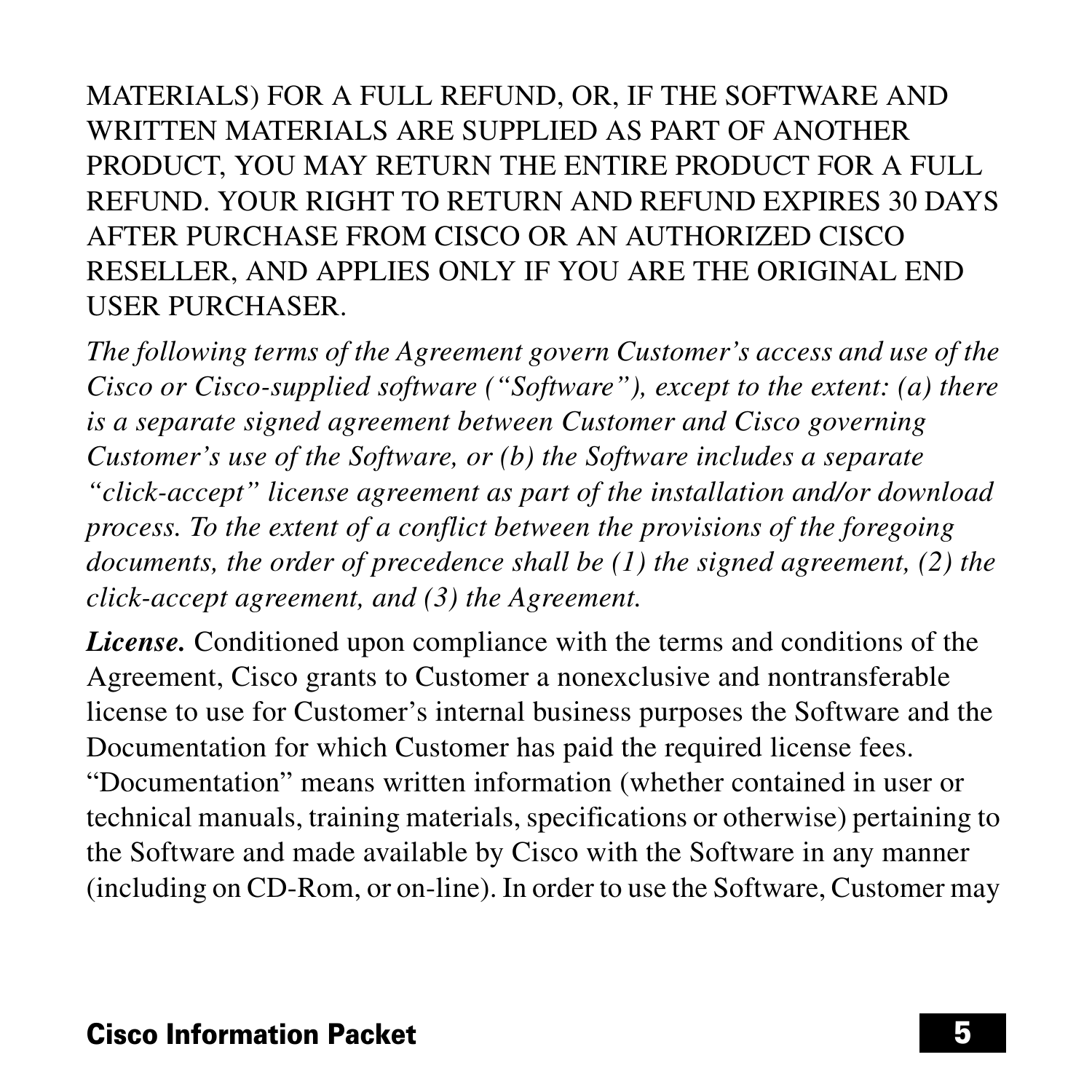be required to input a registration number or product authorization key and register Customer's copy of the Software online at Cisco's website to obtain the necessary license key or license file.

Customer's license to use the Software shall be limited to, and Customer shall not use the Software in excess of, a single hardware chassis or card or such other limitations as are set forth in the applicable Supplemental License Agreement or in the applicable purchase order which has been accepted by Cisco and for which Customer has paid to Cisco the required license fee (the "Purchase Order").

Unless otherwise expressly provided in the Documentation or any applicable Supplemental License Agreement, Customer shall use the Software solely as embedded in, for execution on, or (where the applicable Documentation permits installation on non-Cisco equipment) for communication with Cisco equipment owned or leased by Customer and used for Customer's internal business purposes. No other licenses are granted by implication, estoppel or otherwise.



**Note** For evaluation or beta copies for which Cisco does not charge a license fee, the above requirement to pay license fees does not apply.

*General Limitations.* This is a license, not a transfer of title, to the Software and Documentation, and Cisco retains ownership of all copies of the Software and Documentation. Customer acknowledges that the Software and Documentation contain trade secrets of Cisco or its suppliers or licensors,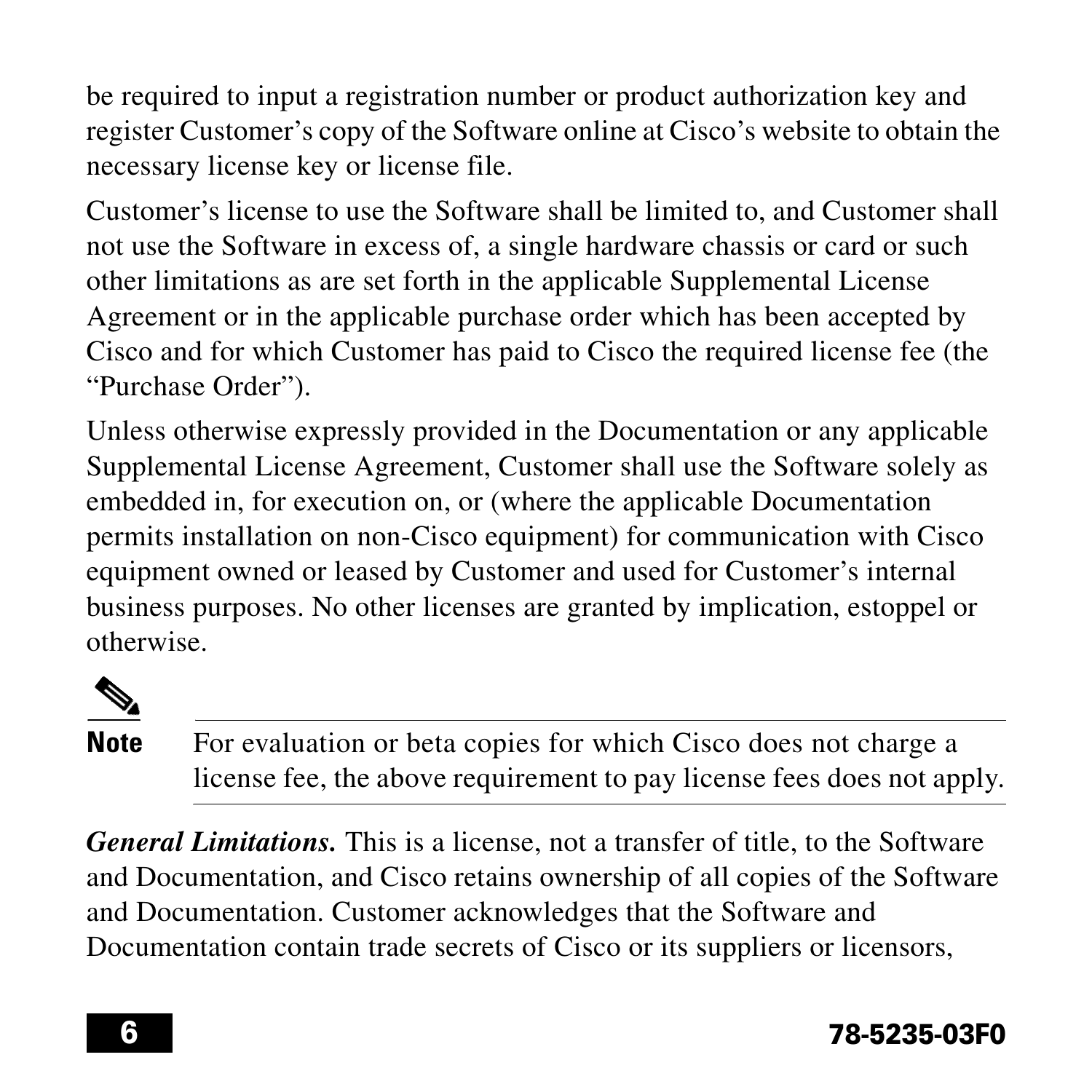including but not limited to the specific internal design and structure of individual programs and associated interface information. Except as otherwise expressly provided under the Agreement, Customer shall have no right, and Customer specifically agrees not to:

(i) transfer, assign or sublicense its license rights to any other person or entity (other than in compliance with any Cisco relicensing/transfer policy then in force), or use the Software on unauthorized or secondhand Cisco equipment, and Customer acknowledges that any attempted transfer, assignment, sublicense or use shall be void;

(ii) make error corrections to or otherwise modify or adapt the Software or create derivative works based upon the Software, or permit third parties to do the same;

(iii) reverse engineer or decompile, decrypt, disassemble or otherwise reduce the Software to human-readable form, except to the extent otherwise expressly permitted under applicable law notwithstanding this restriction;

(iv) use or permit the Software to be used to perform services for third parties, whether on a service bureau or time sharing basis or otherwise, without the express written authorization of Cisco; or

(v) disclose, provide, or otherwise make available trade secrets contained within the Software and Documentation in any form to any third party without the prior written consent of Cisco. Customer shall implement reasonable security measures to protect such trade secrets.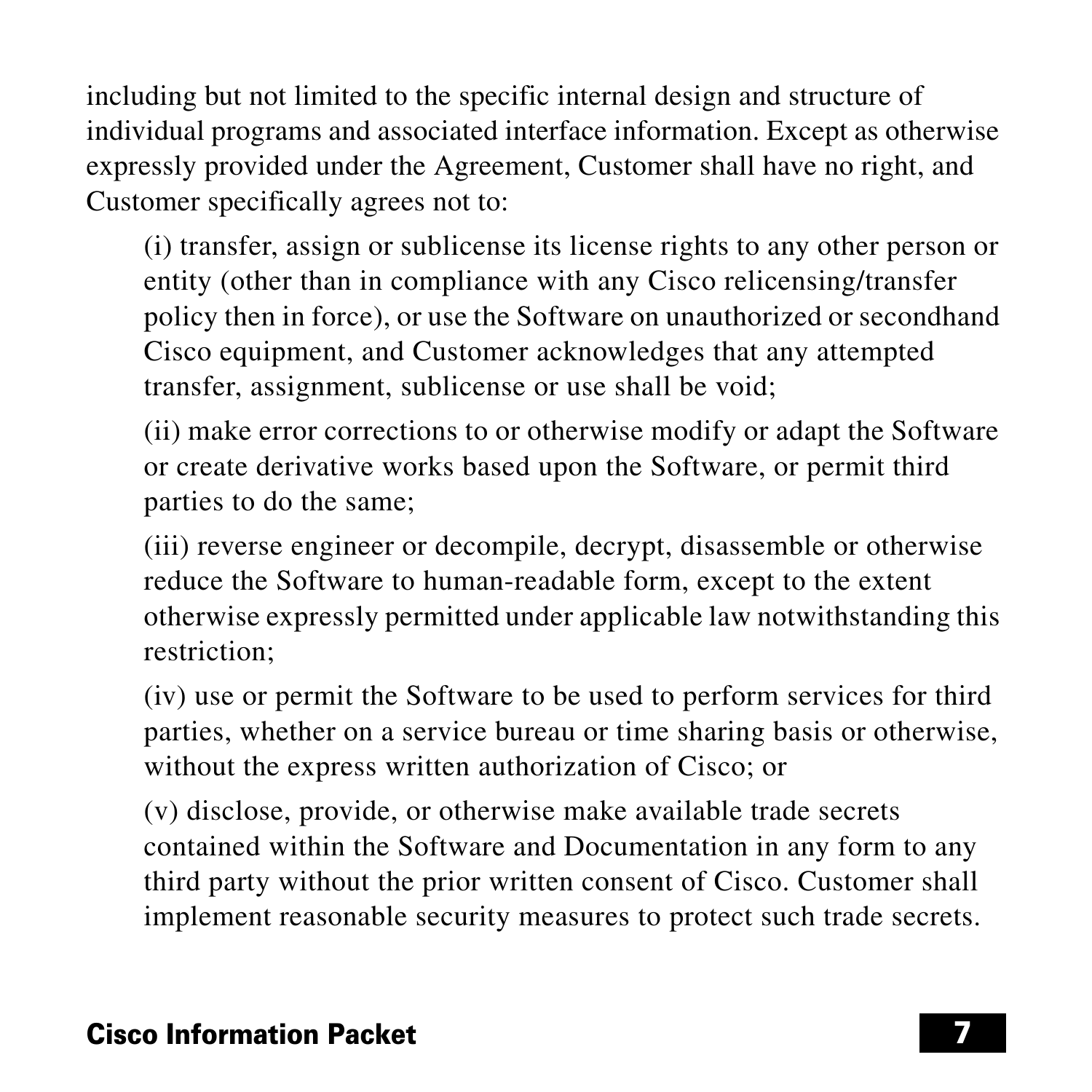To the extent required by law, and at Customer's written request, Cisco shall provide Customer with the interface information needed to achieve interoperability between the Software and another independently created program, on payment of Cisco's applicable fee, if any. Customer shall observe strict obligations of confidentiality with respect to such information and shall use such information in compliance with any applicable terms and conditions upon which Cisco makes such information available.

*Software, Upgrades and Additional Copies.* For purposes of the Agreement, "Software" shall include (and the terms and conditions of the Agreement shall apply to) computer programs, including firmware, as provided to Customer by Cisco or an authorized Cisco reseller, and any upgrades, updates, bug fixes or modified versions thereto (collectively, "Upgrades") or backup copies of any of the foregoing. NOTWITHSTANDING ANY OTHER PROVISION OF THE AGREEMENT: (1) CUSTOMER HAS NO LICENSE OR RIGHT TO MAKE OR USE ANY ADDITIONAL COPIES OR UPGRADES UNLESS CUSTOMER, AT THE TIME OF MAKING OR ACQUIRING SUCH COPY OR UPGRADE, ALREADY HOLDS A VALID LICENSE TO THE ORIGINAL SOFTWARE AND HAS PAID THE APPLICABLE FEE FOR THE UPGRADE OR ADDITIONAL COPIES; (2) USE OF UPGRADES IS LIMITED TO CISCO EQUIPMENT FOR WHICH CUSTOMER IS THE ORIGINAL END USER PURCHASER OR LESSEE OR OTHERWISE HOLDS A VALID LICENSE TO USE THE SOFTWARE WHICH IS BEING UPGRADED; AND (3) THE MAKING AND USE OF ADDITIONAL COPIES IS LIMITED TO NECESSARY BACKUP PURPOSES ONLY.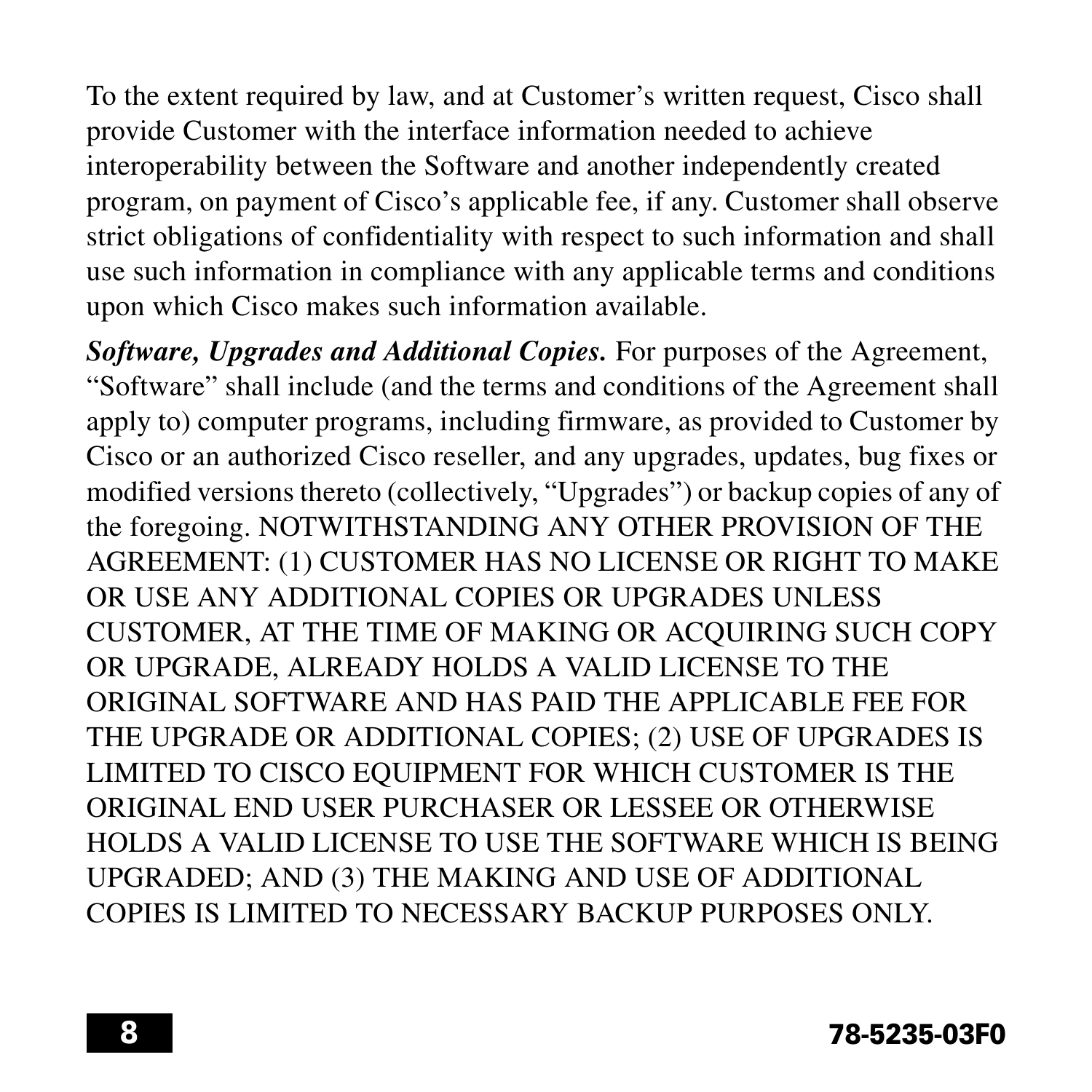*Proprietary Notices.* Customer agrees to maintain and reproduce all copyright and other proprietary notices on all copies, in any form, of the Software in the same form and manner that such copyright and other proprietary notices are included on the Software. Except as expressly authorized in the Agreement, Customer shall not make any copies or duplicates of any Software without the prior written permission of Cisco.

*Term and Termination.* The Agreement and the license granted herein shall remain effective until terminated. Customer may terminate the Agreement and the license at any time by destroying all copies of Software and any Documentation. Customer's rights under the Agreement will terminate immediately without notice from Cisco if Customer fails to comply with any provision of the Agreement. Upon termination, Customer shall destroy all copies of Software and Documentation in its possession or control. All confidentiality obligations of Customer and all limitations of liability and disclaimers and restrictions of warranty shall survive termination of this Agreement. In addition, the provisions of the sections titled "U.S. Government End User Purchasers" and "General Terms Applicable to the Limited Warranty Statement and End User License Agreement" shall survive termination of the Agreement.

*Customer Records.* Customer grants to Cisco and its independent accountants the right to examine Customer's books, records and accounts during Customer's normal business hours to verify compliance with this Agreement. In the event such audit discloses non-compliance with this Agreement, Customer shall promptly pay to Cisco the appropriate license fees, plus the reasonable cost of conducting the audit.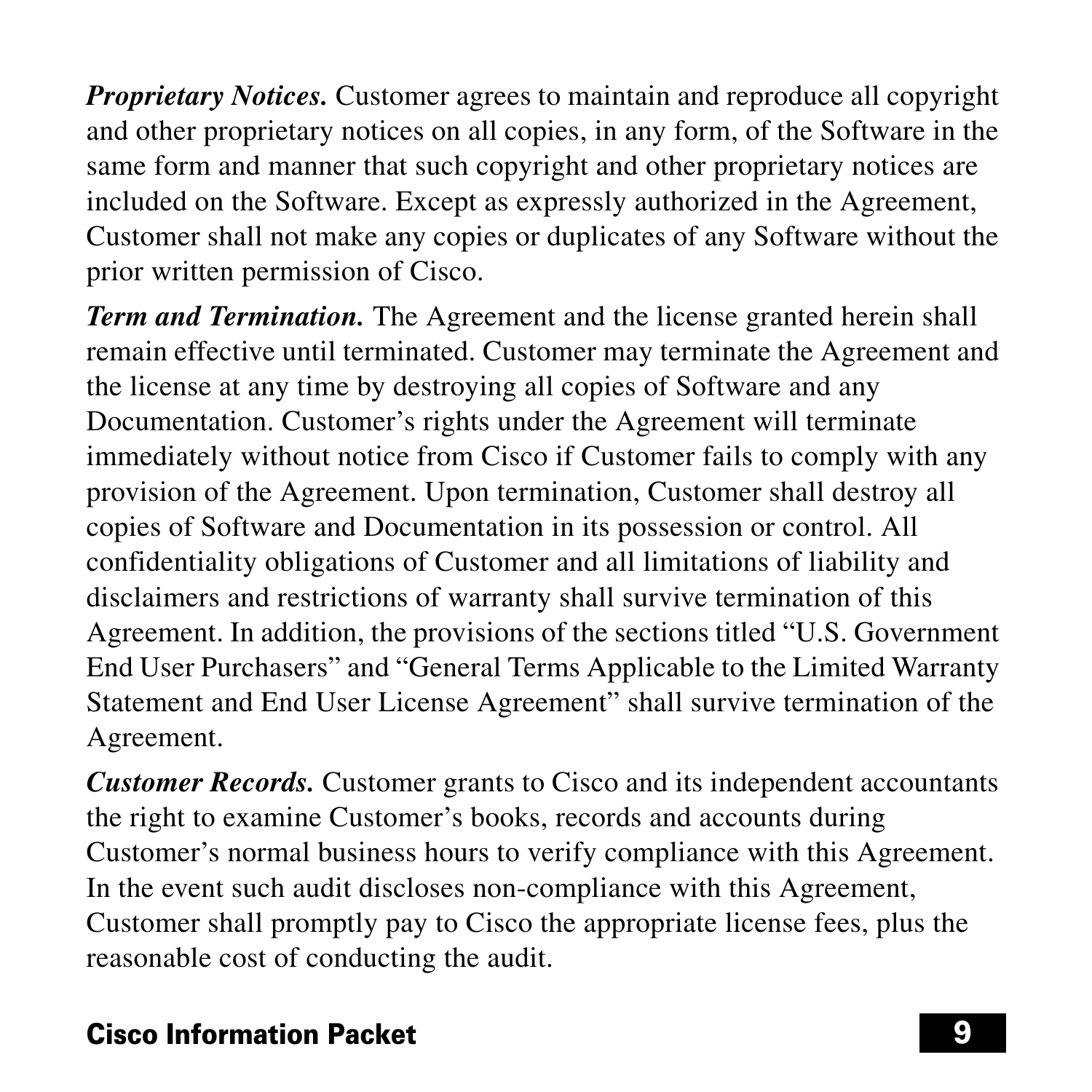*Export, Re-Export, Transfer and Use Controls.* The Software, Documentation and technology or direct products thereof (hereafter referred to as Software and Technology), supplied by Cisco under the Agreement are subject to export controls under the laws and regulations of the United States (U.S.). Customer shall comply with such laws and regulations governing export, re-export, transfer and use of Cisco Software and Technology and will obtain all required U.S. and local authorizations, permits, or licenses. Cisco and Customer each agree to provide the other information, support documents, and assistance as may reasonably be required by the other in connection with securing authorizations or licenses. Information regarding compliance with U.S. export, re-export, transfer and use may be located at the following URL:

#### [http://www.cisco.com/wwl/export/compliance\\_provision.html](http://www.cisco.com/wwl/export/compliance_provision.html)

*U.S. Government End User Purchasers.* The Software and Documentation qualify as "commercial items," as that term is defined at Federal Acquisition Regulation ("FAR") (48 C.F.R.) 2.101, consisting of "commercial computer software" and "commercial computer software documentation" as such terms are used in FAR 12.212. Consistent with FAR 12.212 and DoD FAR Supp. 227.7202-1 through 227.7202-4, and notwithstanding any other FAR or other contractual clause to the contrary in any agreement into which the Agreement may be incorporated, Customer may provide to Government end user or, if the Agreement is direct, Government end user will acquire, the Software and Documentation with only those rights set forth in the Agreement. Use of either the Software or Documentation or both constitutes agreement by the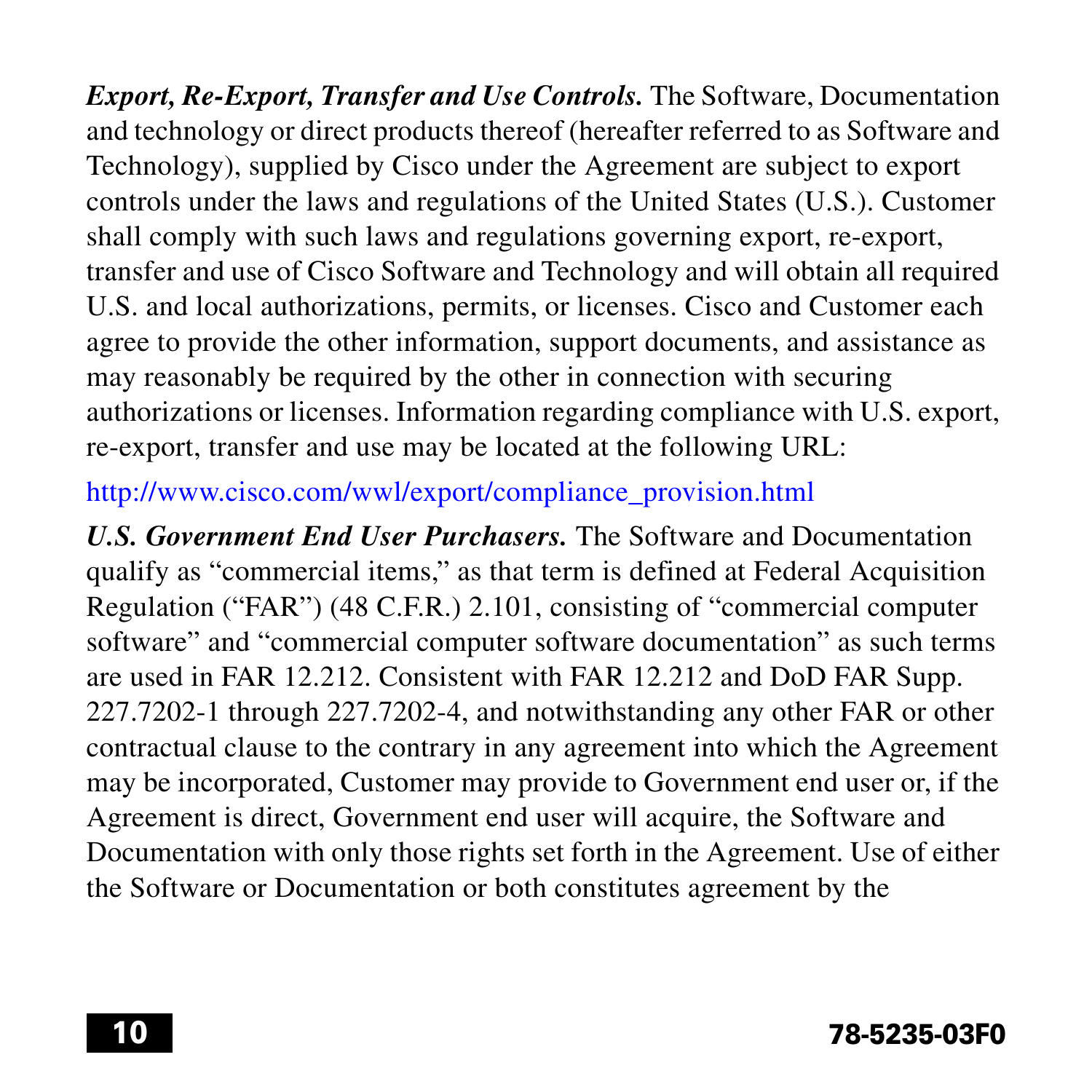Government that the Software and Documentation are "commercial computer software" and "commercial computer software documentation," and constitutes acceptance of the rights and restrictions herein.

*Limited Warranty.* Subject to the limitations and conditions set forth herein, Cisco warrants that commencing from the date of shipment to Customer (but in case of resale by an authorized Cisco reseller, commencing not more than ninety (90) days after original shipment by Cisco), and continuing for a period of the longer of (a) ninety (90) days or (b) the warranty period (if any) expressly set forth as applicable specifically to software in the warranty card accompanying the product of which the Software is a part (the "Product") (if any): (a) the media on which the Software is furnished will be free of defects in materials and workmanship under normal use; and (b) the Software substantially conforms to the Documentation. The date of shipment of a Product by Cisco is set forth on the packaging material in which the Product is shipped. Except for the foregoing, the Software is provided "AS IS". This limited warranty extends only to the Customer who is the original licensee. Customer's sole and exclusive remedy and the entire liability of Cisco and its suppliers under this limited warranty will be (i) replacement of defective media and/or (ii) at Cisco's option, repair, replacement, or refund of the purchase price of the Software, in both cases subject to the condition that any error or defect constituting a breach of this limited warranty is reported to Cisco or the party supplying the Software to Customer, if different than Cisco, within the warranty period. Cisco or the party supplying the Software to Customer may, at its option, require return of the Software and/or Documentation as a condition to the remedy. In no event does Cisco warrant that the Software is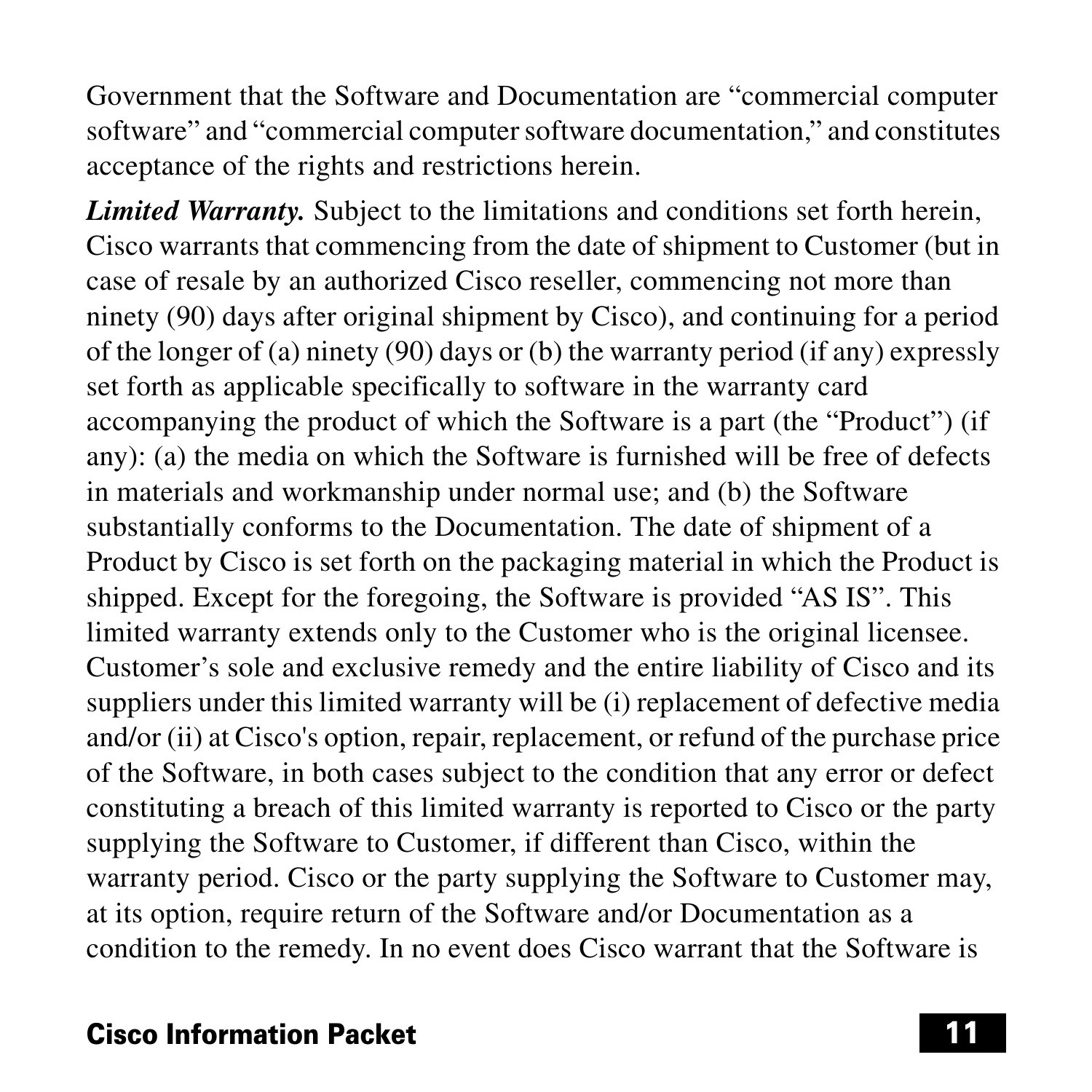error free or that Customer will be able to operate the Software without problems or interruptions. In addition, due to the continual development of new techniques for intruding upon and attacking networks, Cisco does not warrant that the Software or any equipment, system or network on which the Software is used will be free of vulnerability to intrusion or attack.

*Restrictions.* This warranty does not apply if the Software, Product or any other equipment upon which the Software is authorized to be used (a) has been altered, except by Cisco or its authorized representative, (b) has not been installed, operated, repaired, or maintained in accordance with instructions supplied by Cisco, (c) has been subjected to abnormal physical or electrical stress, abnormal environmental conditions, misuse, negligence, or accident; or (d) is licensed for beta, evaluation, testing or demonstration purposes. The Software warranty also does not apply to (e) any temporary Software modules; (f) any Software not posted on Cisco's Software Center (on Cisco.com URL where Cisco makes the Software publicly available to licensed customers); (g) any Software that Cisco expressly provides on an "AS IS" basis on Cisco's Software Center; or (h) any Software for which Cisco does not receive a license fee.

*DISCLAIMER OF WARRANTY.* **EXCEPT AS SPECIFIED IN THIS WARRANTY SECTION, ALL EXPRESS OR IMPLIED CONDITIONS, REPRESENTATIONS, AND WARRANTIES INCLUDING, WITHOUT LIMITATION, ANY IMPLIED WARRANTY OR CONDITION OF MERCHANTABILITY, FITNESS FOR A PARTICULAR PURPOSE, NON-INFRINGEMENT, SATISFACTORY QUALITY, NON-INTERFERENCE, ACCURACY OF INFORMATIONAL**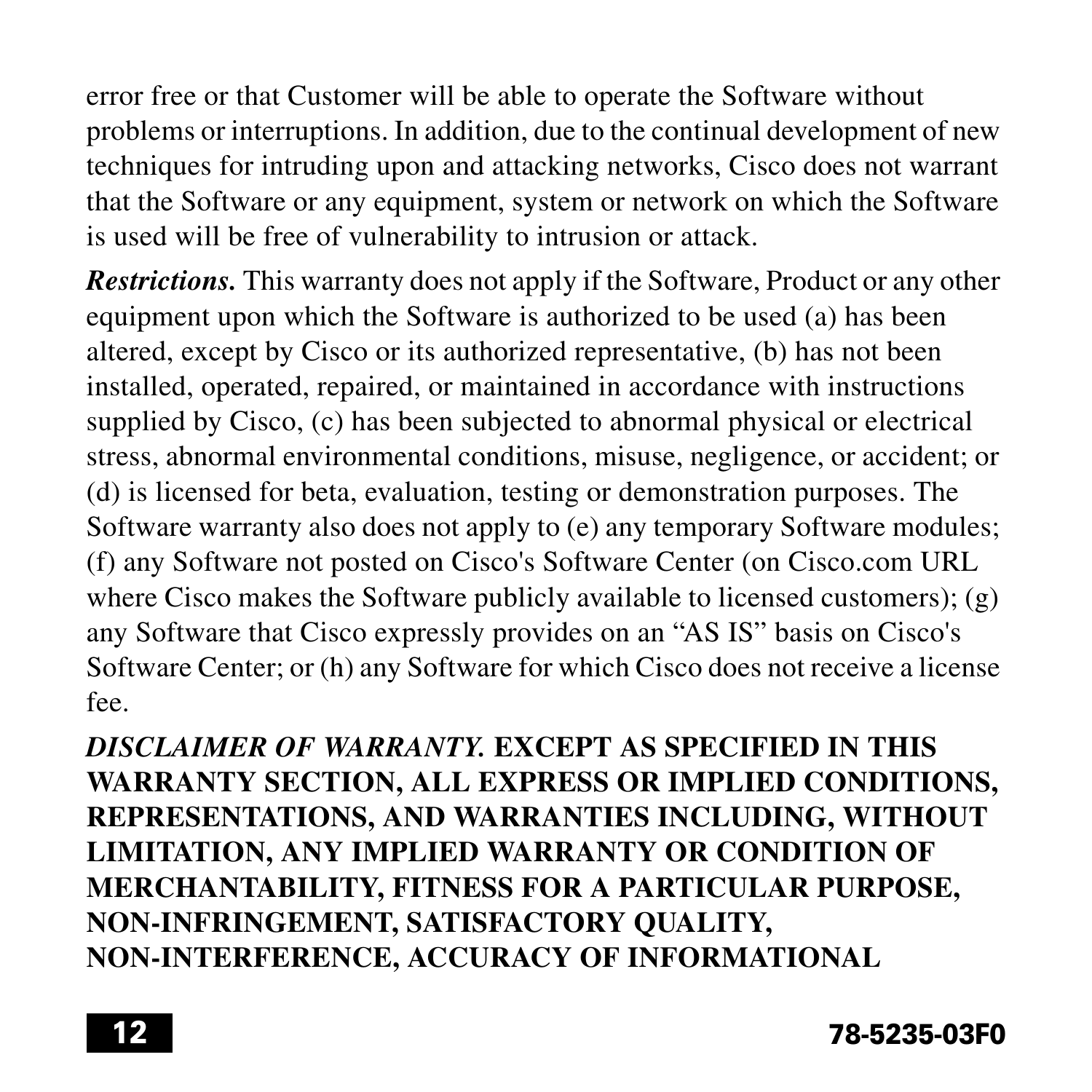**CONTENT, OR ARISING FROM A COURSE OF DEALING, LAW, USAGE, OR TRADE PRACTICE, ARE HEREBY EXCLUDED TO THE EXTENT ALLOWED BY APPLICABLE LAW AND ARE EXPRESSLY DISCLAIMED BY CISCO, ITS SUPPLIERS AND LICENSORS. TO THE EXTENT AN IMPLIED WARRANTY CANNOT BE EXCLUDED, SUCH WARRANTY IS LIMITED IN DURATION TO THE EXPRESS WARRANTY PERIOD. BECAUSE SOME STATES OR JURISDICTIONS DO NOT ALLOW LIMITATIONS ON HOW LONG AN IMPLIED WARRANTY LASTS, THE ABOVE LIMITATION MAY NOT APPLY. THIS WARRANTY GIVES CUSTOMER SPECIFIC LEGAL RIGHTS, AND CUSTOMER MAY ALSO HAVE OTHER RIGHTS WHICH VARY FROM JURISDICTION TO JURISDICTION.** This disclaimer and exclusion shall apply even if the express warranty set forth above fails of its essential purpose.

# **General Terms Applicable to the Limited Warranty Statement and End User License Agreement**

*Disclaimer of Liabilities.* REGARDLESS OF WHETHER ANY REMEDY SET FORTH HEREIN FAILS OF ITS ESSENTIAL PURPOSE OR OTHERWISE, IN NO EVENT WILL CISCO OR ITS SUPPLIERS BE LIABLE FOR ANY LOST REVENUE, PROFIT, OR LOST OR DAMAGED DATA, BUSINESS INTERRUPTION, LOSS OF CAPITAL, OR FOR SPECIAL, INDIRECT, CONSEQUENTIAL, INCIDENTAL, OR PUNITIVE DAMAGES HOWEVER CAUSED AND REGARDLESS OF THE THEORY OF LIABILITY OR WHETHER ARISING OUT OF THE USE OF OR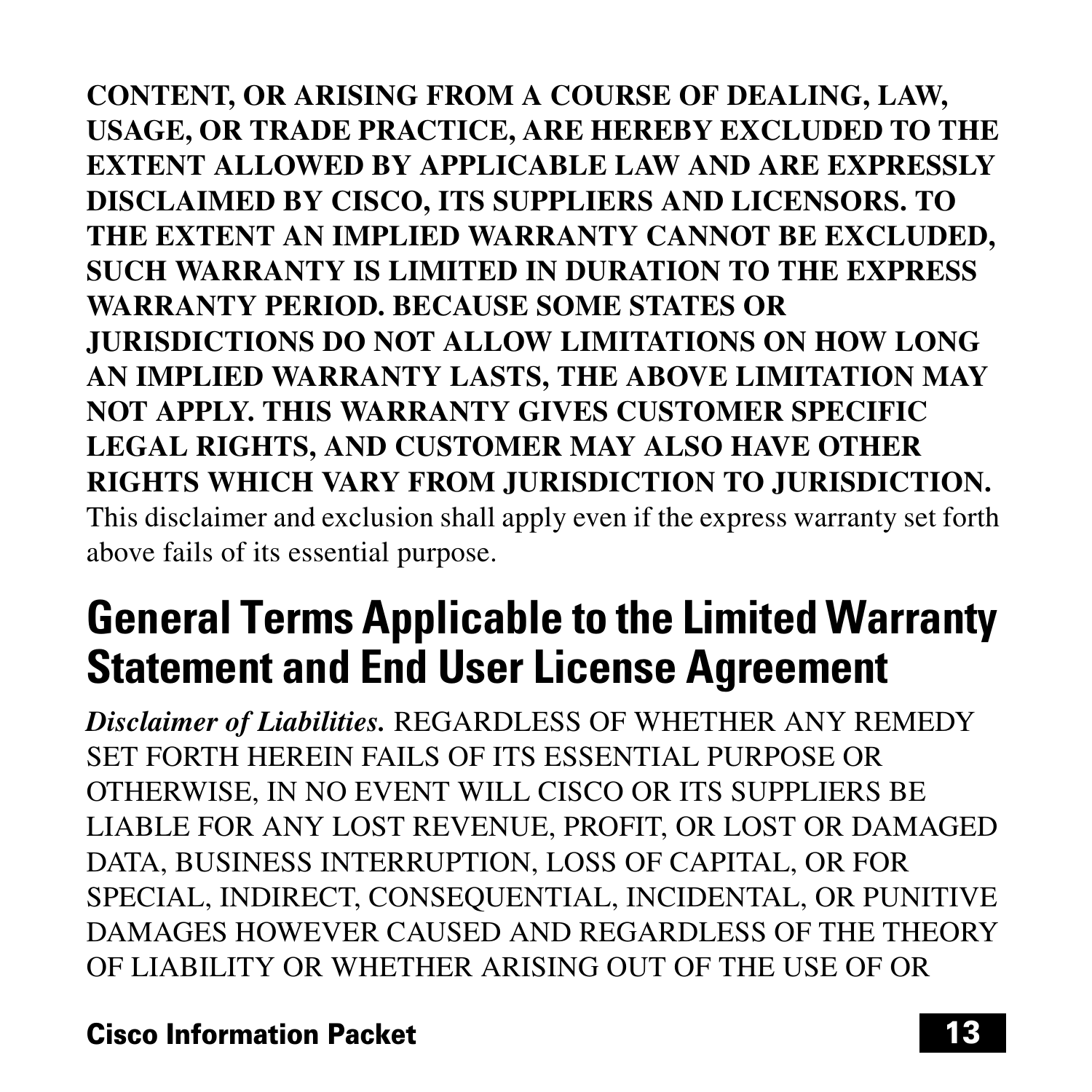INABILITY TO USE SOFTWARE OR OTHERWISE AND EVEN IF CISCO OR ITS SUPPLIERS OR LICENSORS HAVE BEEN ADVISED OF THE POSSIBILITY OF SUCH DAMAGES. In no event shall Cisco's or its suppliers' or licensors' liability to Customer, whether in contract, tort (including negligence), breach of warranty, or otherwise, exceed the price paid by Customer for the Software that gave rise to the claim or if the Software is part of another Product, the price paid for such other Product. BECAUSE SOME STATES OR JURISDICTIONS DO NOT ALLOW LIMITATION OR EXCLUSION OF CONSEQUENTIAL OR INCIDENTAL DAMAGES, THE ABOVE LIMITATION MAY NOT APPLY TO YOU.

Customer agrees that the limitations of liability and disclaimers set forth herein will apply regardless of whether Customer has accepted the Software or any other product or service delivered by Cisco. Customer acknowledges and agrees that Cisco has set its prices and entered into the Agreement in reliance upon the disclaimers of warranty and the limitations of liability set forth herein, that the same reflect an allocation of risk between the parties (including the risk that a contract remedy may fail of its essential purpose and cause consequential loss), and that the same form an essential basis of the bargain between the parties.

*Controlling Law, Jurisdiction.* If you acquired this Software in the United States, Latin America, or the Caribbean, the Agreement and Hardware and Software warranties ("Warranties") are controlled by and construed under the laws of the State of California, United States of America, notwithstanding any conflicts of law provisions; and the state and federal courts of California shall have exclusive jurisdiction over any claim arising under the Agreement or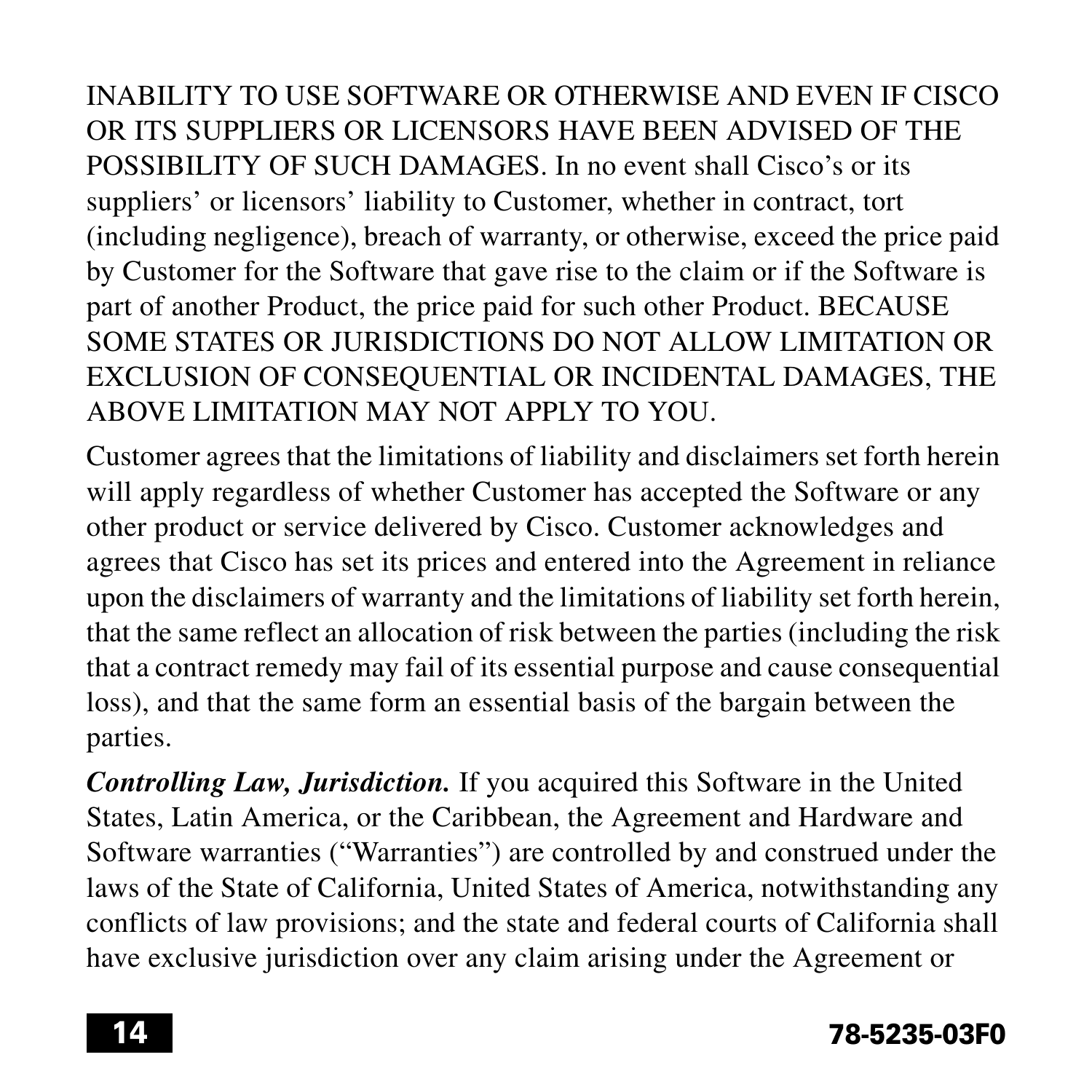Warranties. If you acquired this Software in Canada, unless expressly prohibited by local law, the Agreement and Warranties are controlled by and construed under the laws of the Province of Ontario, Canada, notwithstanding any conflicts of law provisions; and the courts of the Province of Ontario shall have exclusive jurisdiction over any claim arising under the Agreement or Warranties. If you acquired this Software in Europe or Asia, unless expressly prohibited by local law, the Agreement and Warranties are controlled by and construed under the laws of England, notwithstanding any conflicts of law provisions; and the English courts shall have exclusive jurisdiction over any claim arising under the Agreement or Warranties. If you acquired this Software in Japan, unless expressly prohibited by local law, the Agreement and Warranties are controlled by and construed under the laws of Japan, notwithstanding any conflicts of law provisions; and the Tokyo District Court of Japan shall have exclusive jurisdiction over any claim arising under the Agreement or Warranties. If you acquired this Software in Australia, unless expressly prohibited by local law, the Agreement and Warranties are controlled by and construed under the laws of the State of New South Wales, Australia, notwithstanding any conflicts of law provisions; and the State and federal courts of New South Wales shall have exclusive jurisdiction over any claim arising under the Agreement or Warranties. The parties specifically disclaim the application of the UN Convention on Contracts for the International Sale of Goods. Notwithstanding the foregoing, either party may seek interim injunctive relief in any court of appropriate jurisdiction with respect to any alleged breach of such party's intellectual property or proprietary rights. If any portion hereof is found to be void or unenforceable, the remaining provisions of the Agreement and Warranties shall remain in full force and effect. Except as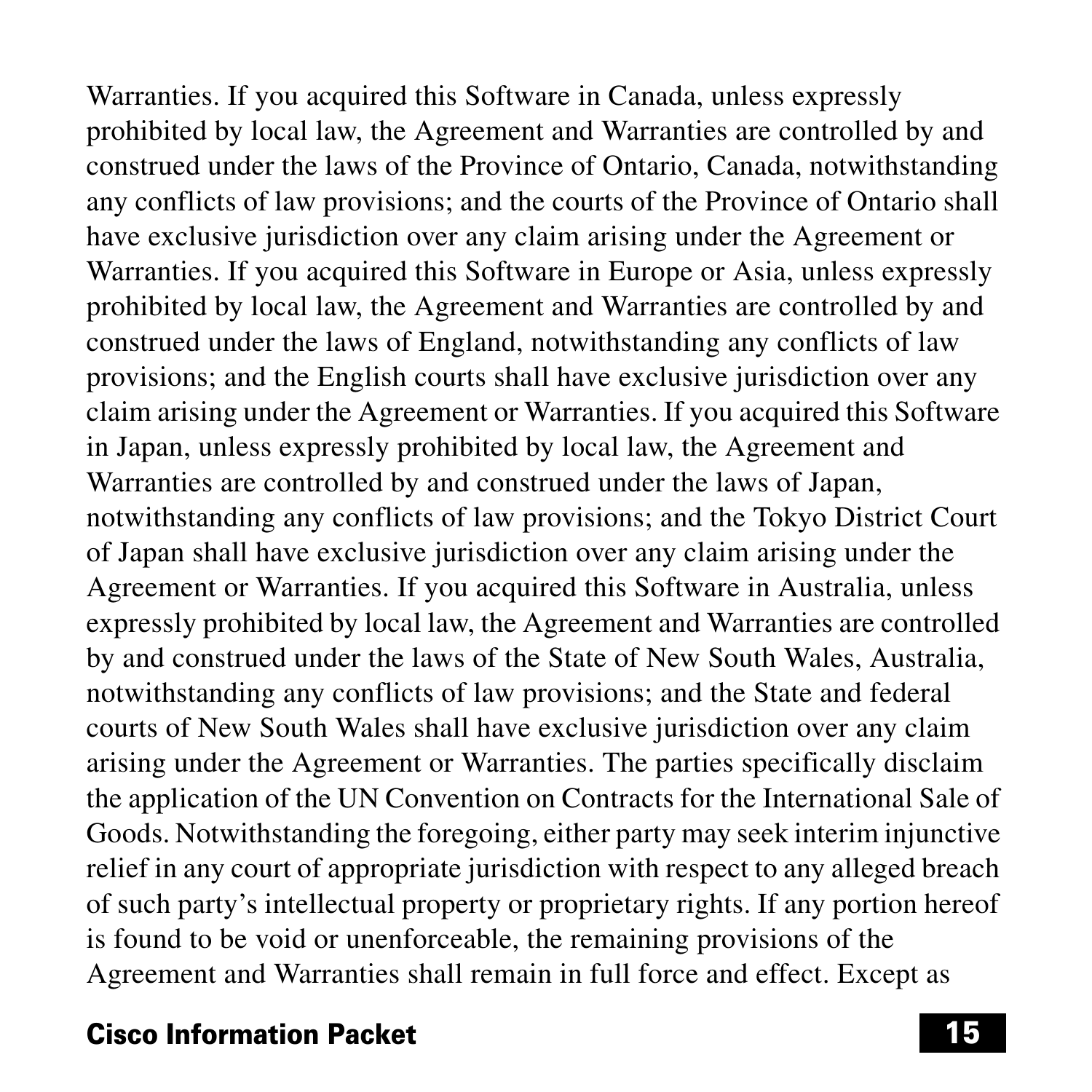expressly provided herein, the Agreement constitutes the entire agreement between the parties with respect to the license of the Software and Documentation and supersedes any conflicting or additional terms contained in any Purchase Order or elsewhere, all of which terms are excluded. The Agreement has been written in the English language, and the parties agree that the English version will govern.

Product warranty terms and other information applicable to Cisco products are available at the following URL:

<http://www.cisco.com/go/warranty>

# **United States Federal Communications Commission Notice**

The following information is for FCC compliance of Class A devices: This equipment has been tested and found to comply with the limits for a Class A digital device, pursuant to part 15 of the FCC rules. These limits are designed to provide reasonable protection against harmful interference when the equipment is operated in a commercial environment. This equipment generates, uses, and can radiate radio frequency energy and, if not installed and used in accordance with the instruction manual, may cause harmful interference to radio communications. Operation of this equipment in a residential area is likely to cause harmful interference, in which case users will be required to correct the interference at their own expense.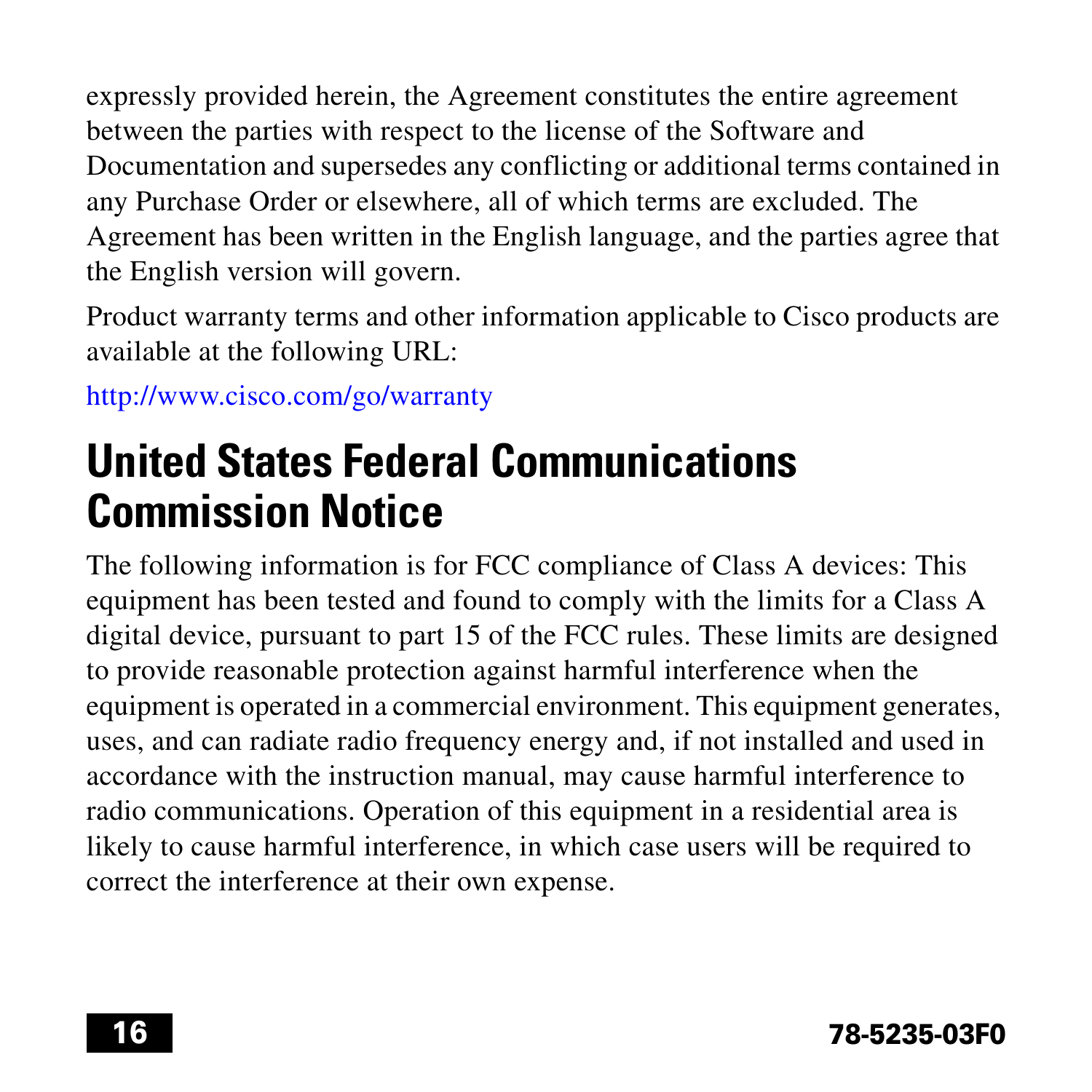The following information is for FCC compliance of Class B devices: This equipment has been tested and found to comply with the limits for a Class B digital device, pursuant to part 15 of the FCC rules. These limits are designed to provide reasonable protection against harmful interference in a residential installation. This equipment generates, uses and can radiate radio frequency energy and, if not installed and used in accordance with Cisco's instructions, may cause harmful interference to radio communications. However, there is no guarantee that interference will not occur in a particular installation.

If the equipment causes interference to radio or television reception, which can be determined by turning the equipment off and on, users are encouraged to try to correct the interference by using one or more of the following measures:

- **•** Reorient or relocate the receiving antenna.
- **•** Increase the separation between the equipment and receiver.
- **•** Connect the equipment into an outlet on a circuit different from that to which the receiver is connected.
- **•** Consult the dealer or an experienced radio/TV technician for help.

Modifications to this product not authorized by Cisco could void the FCC approval and negate your authority to operate the product.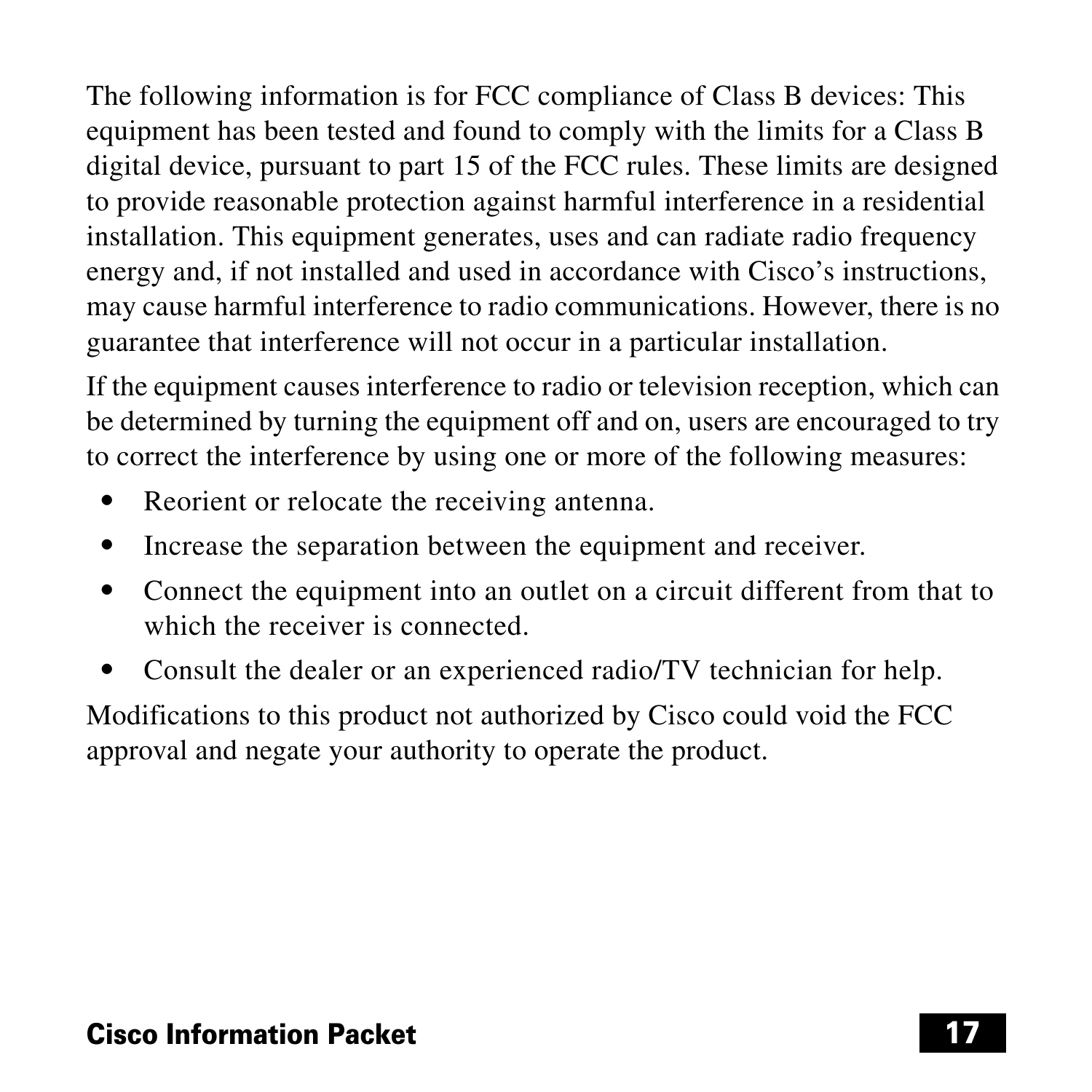# **Welcome to the World of Networking**

Thank you for choosing your Cisco product as part of your networking solution.

Cisco Systems is the worldwide leader in networking for the Internet. Cisco networking solutions connect people, computing devices, and computer networks, allowing people to access and transfer information without regard to differences in time, place, or type of computer system. Cisco provides end-to-end networking solutions that organizations can use to build a unified information infrastructure of their own or to connect to someone else's network. An end-to-end networking solution is one that provides a common architecture that delivers consistent network services to all users. The broader the range of network services, the more capabilities a network can provide to the users connected to it.

Cisco offers these networking products:

- **•** The industry's broadest range of hardware products
- **•** Cisco IOS software
- **•** Expert network design and implementation
- **•** Technical support and professional services to maintain and optimize network operations

Cisco is unique in its ability to provide all of these products, either by itself or together with partners.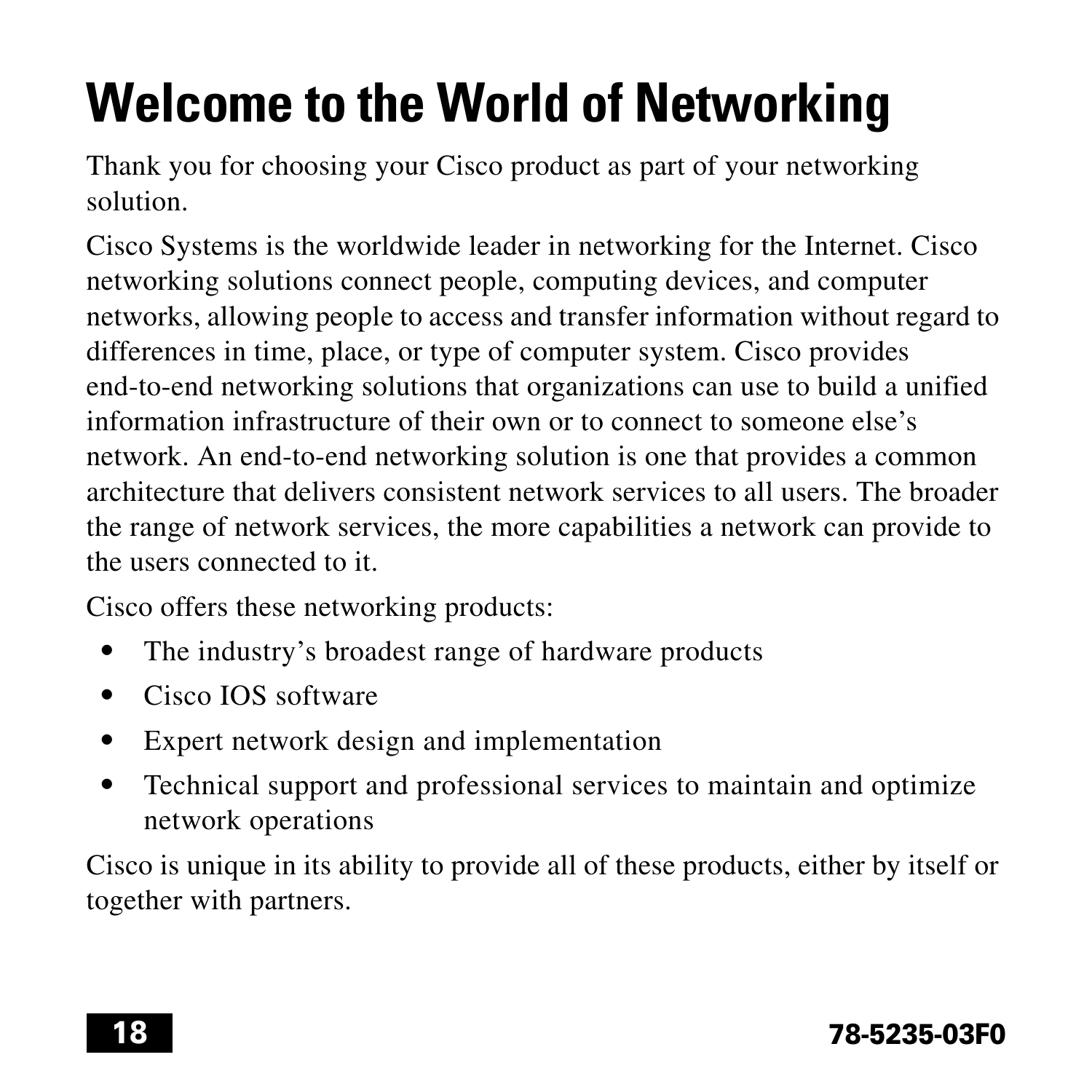# **Safety Information**

Before you install your Cisco product, read the FCC notice and other regulatory material, including the safety and site preparation section in your product documentation. For your safety, separate information titled "Regulatory Compliance and Safety Information" accompanies this product and contains the appropriate safety warnings and their translations.

# **Warranty Information**

The manufacturer's warranty period for your new Cisco product can be found in the warranty description that accompanies this product or in the warranty information in the online documentation.

Product warranty terms and other information applicable to Cisco products are available at the following URL:

<http://www.cisco.com/go/warranty>

# **Service During and After the Warranty Period**

If your hardware fails during the warranty period, contact the network supplier from whom you purchased your product. For more information, see the "Assistance" section.

If your hardware fails after the warranty period, contact the network supplier from whom you purchased your product.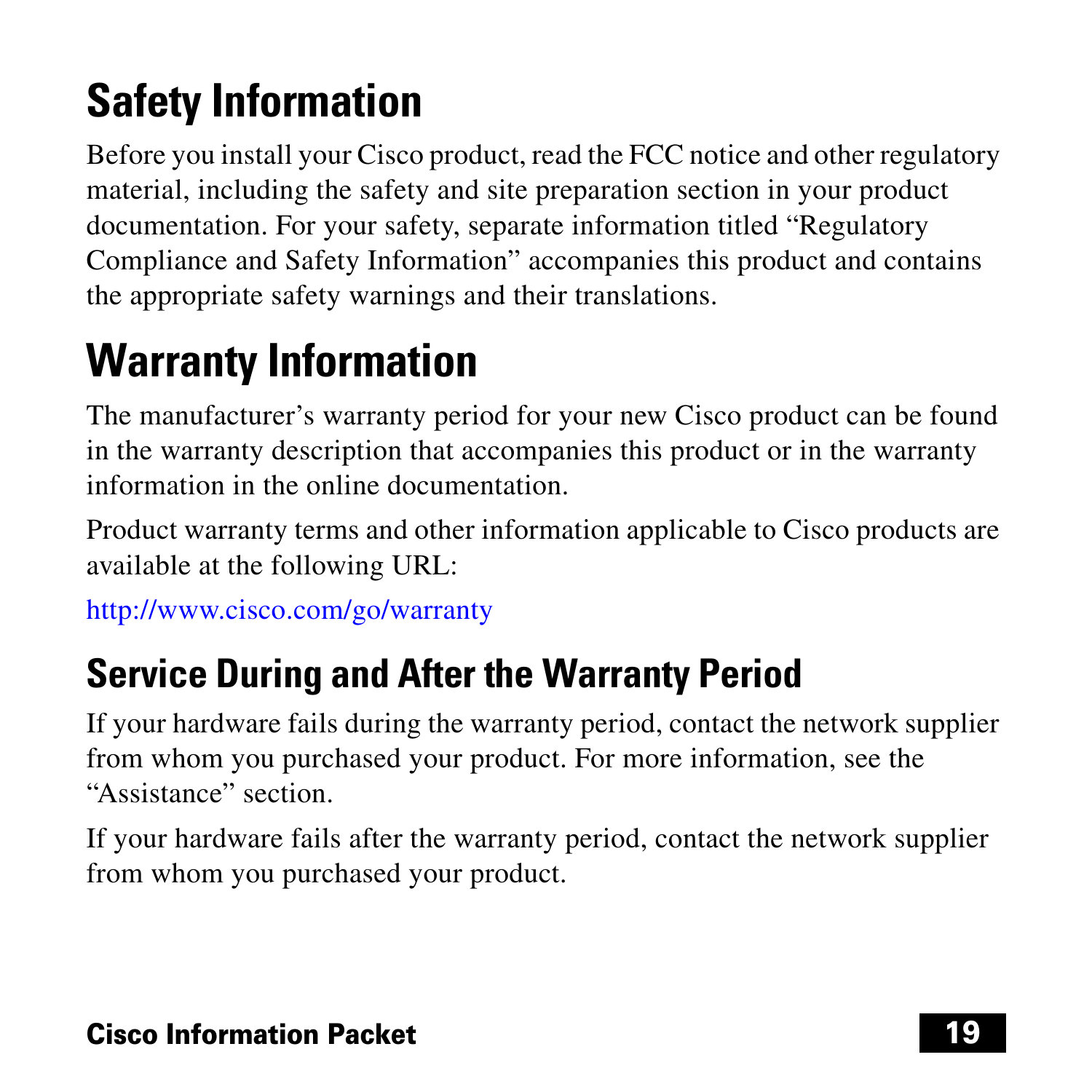If you have a Cisco SMARTnet service program or other maintenance agreement, request service under your agreement. You can purchase maintenance contracts from your local network supplier or from Cisco directly.

## **Assistance**

If you have a maintenance agreement, request service under your agreement. Depending on your service agreement, different assistance options are available.

## **Where to Begin for Warranty Service**

If you need assistance, follow these steps:

<span id="page-19-0"></span>**1.** Consult your warranty product card to determine your warranty period, and record the information listed here on the card. For your convenience, record the information here as well. Keep this information readily available.

| I purchased my product from         |  |
|-------------------------------------|--|
| The company phone number is         |  |
| Product model and serial number are |  |
| Maintenance contract number is      |  |

**2.** Consult the *Cisco Information Packet* (this document) for detailed warranty information.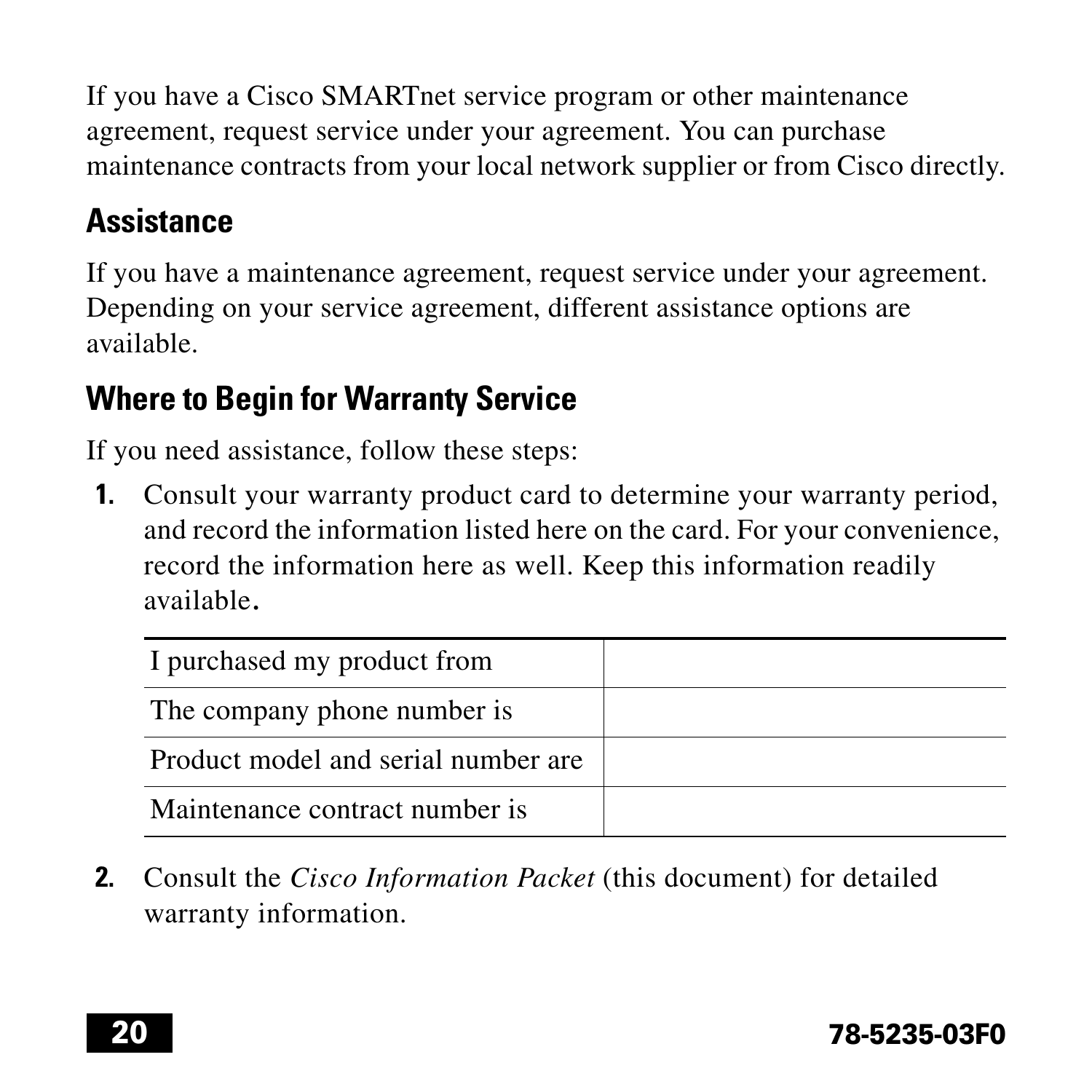**3.** Contact the network supplier from whom you purchased your hardware; the supplier will have the most up-to-date information and will know where to begin the warranty process.



- **Note** *Stop here* unless you have the Cisco Technical Assistance Center (TAC) option available. This option is not included in all warranty and service packages, and you could incur an additional cost.
- **4.** Call the Cisco TAC line if you have contracted for this service. This service is not available with all warranty packages.

## **Important Information**

When you call your network supplier or Cisco, have this information ready:

- Information recorded in Step [1.](#page-19-0)
- **•** Version level of the software and firmware
- **•** Detailed description of the problem
- **•** Diagnostic error messages
- **•** Details about recent configuration changes or changes to your network

There could be additional charges for using these services. If you are unable to contact your network supplier, contact Cisco TAC by calling 800 553-2447.

To obtain a directory of toll-free Cisco TAC telephone numbers for your country, go to this URL:

<http://www.cisco.com/go/DirTAC>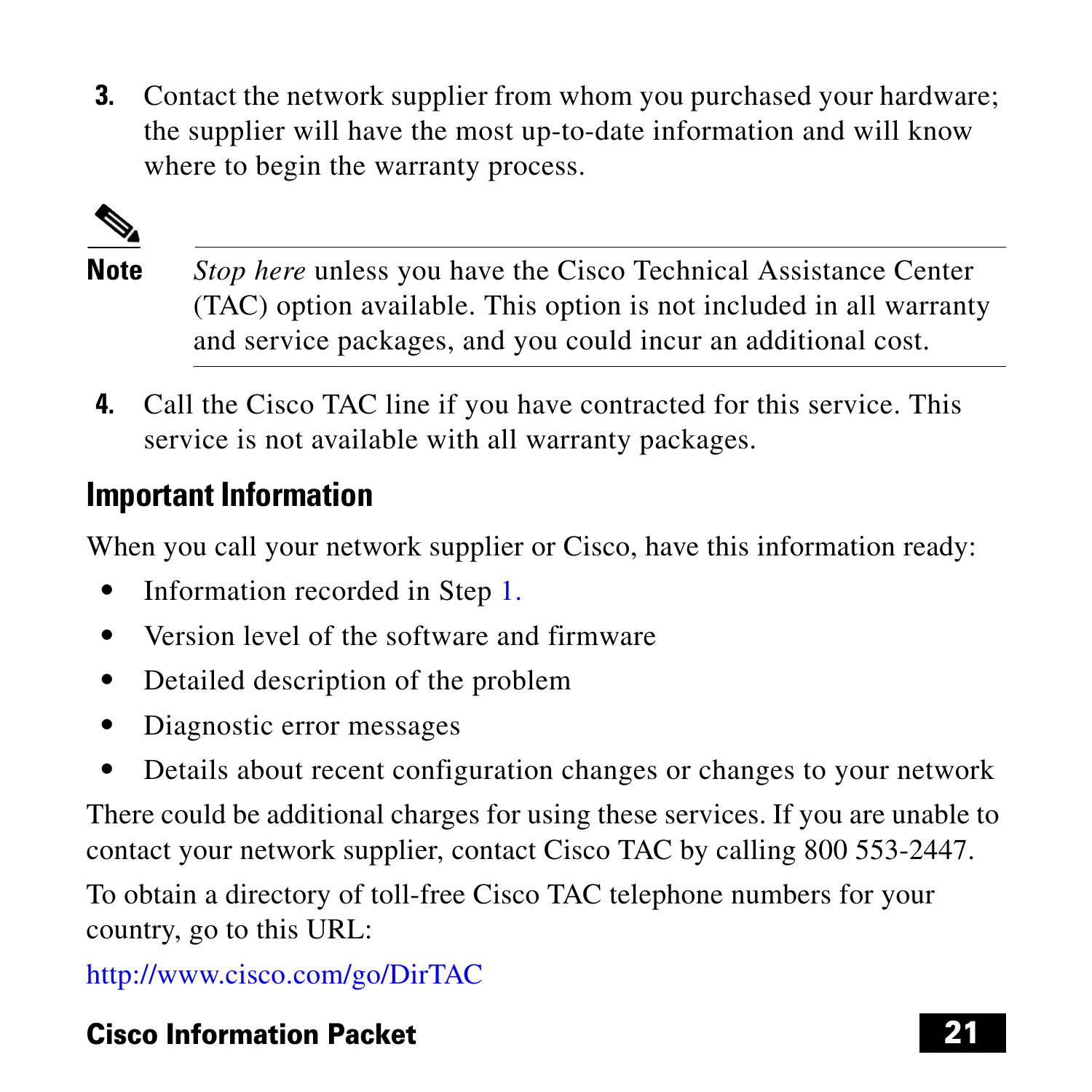## **Return Material Authorizations**

If your unit fails and you are asked to return it under the terms of your warranty, follow these steps:

- **1.** Return the unit to your network supplier.
- **2.** If you cannot locate your network supplier, you may return the unit to Cisco.

All material returned to Cisco must be accompanied by a Return Material Authorization (RMA) number. This number is necessary so that the factory can ensure proper tracking and handling of returned material. If you do not have an RMA number, Cisco reserves the right to refuse receipt of returned units. To obtain an RMA number, call 800 553-NETS (6387). Your unit will be replaced according to the applicable warranty guidelines.

# **Cisco Lifecycle Services**

Cisco Services are delivered using a lifecycle approach that focuses on customer business drivers to help you meet your business goals.

The unique Cisco Lifecycle approach to services defines the requisite activities at each phase of the network lifecycle.

- **•** Prepare—Make sound financial decisions by developing a business case that establishes the financial justification for making a technology change.
- Plan—Assess the existing environment to determine whether it can support the proposed system sufficiently and securely.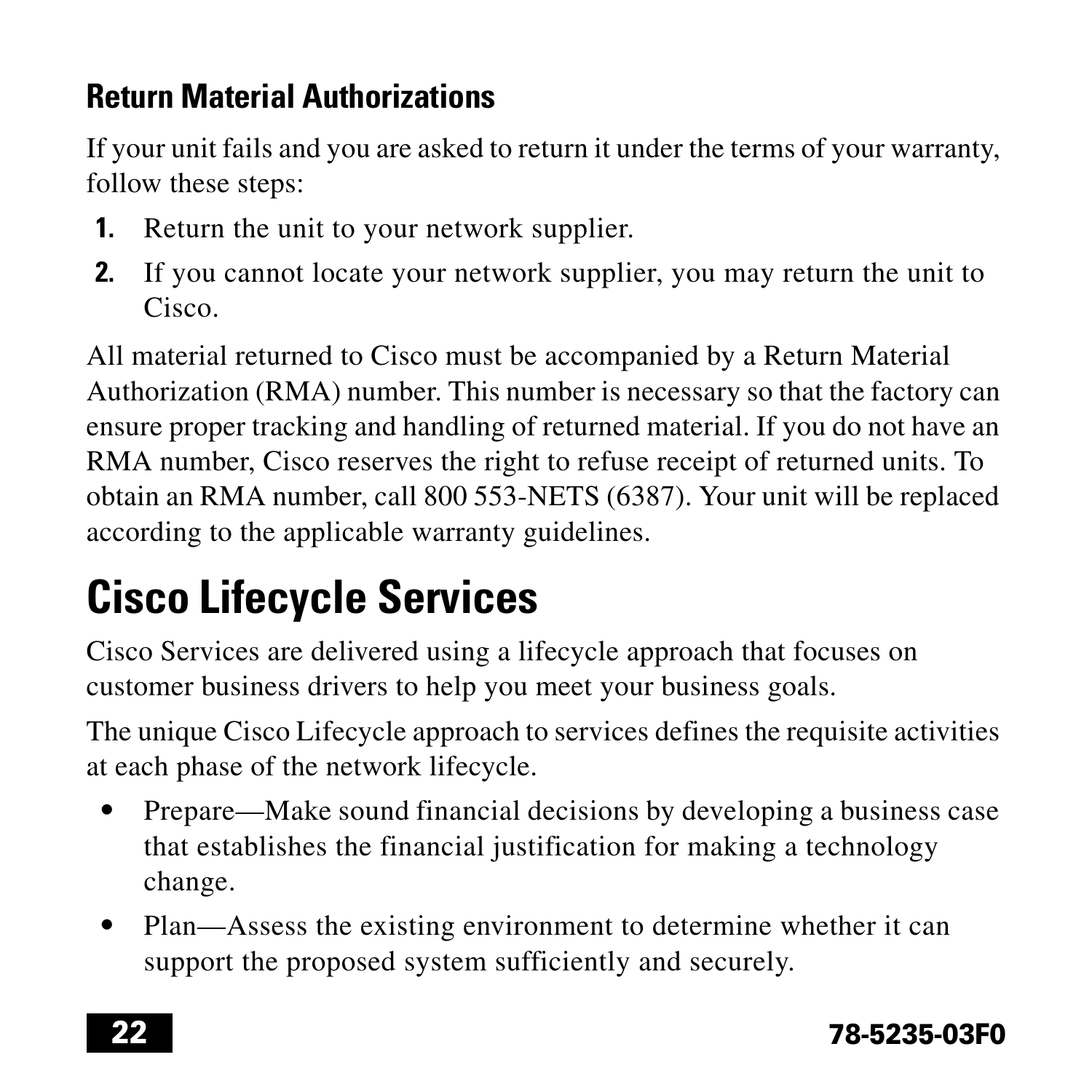- **•** Design—Design a solution that meets business and technical requirements.
- **•** Implement—Integrate the new solution without disrupting the network or creating points of vulnerability.
- **•** Operate—Maintain network health through day-to-day operations.
- **•** Optimize—Achieve operational excellence by adapting the architecture, operation, and performance of the network to ever-changing business requirements and positioning it to reenter the prepare phase of its lifecycle.

For more information on Cisco Lifecycle Services visit this URL:

[http://www.cisco.com/en/US/products/svcs/services\\_area\\_root.html](http://www.cisco.com/en/US/products/svcs/services_area_root.html)

# **Cisco Lifecycle Services: Operate Phase**

Cisco Technical Services focus on the Operate phase of the network lifecycle. These services maintain and proactively manage device health to keep your business running in real time. When you purchase Cisco Technical Services you'll receive award-winning network support from the industry's leading technical experts who will help you keep your system and applications up-to-date. Cisco Technical Services enable you to:

- **•** Increase network uptime, operational efficiency and reliability
- **•** Maintain business continuity
- **•** Gain critical insight into network performance
- **•** Extend the value of your network investments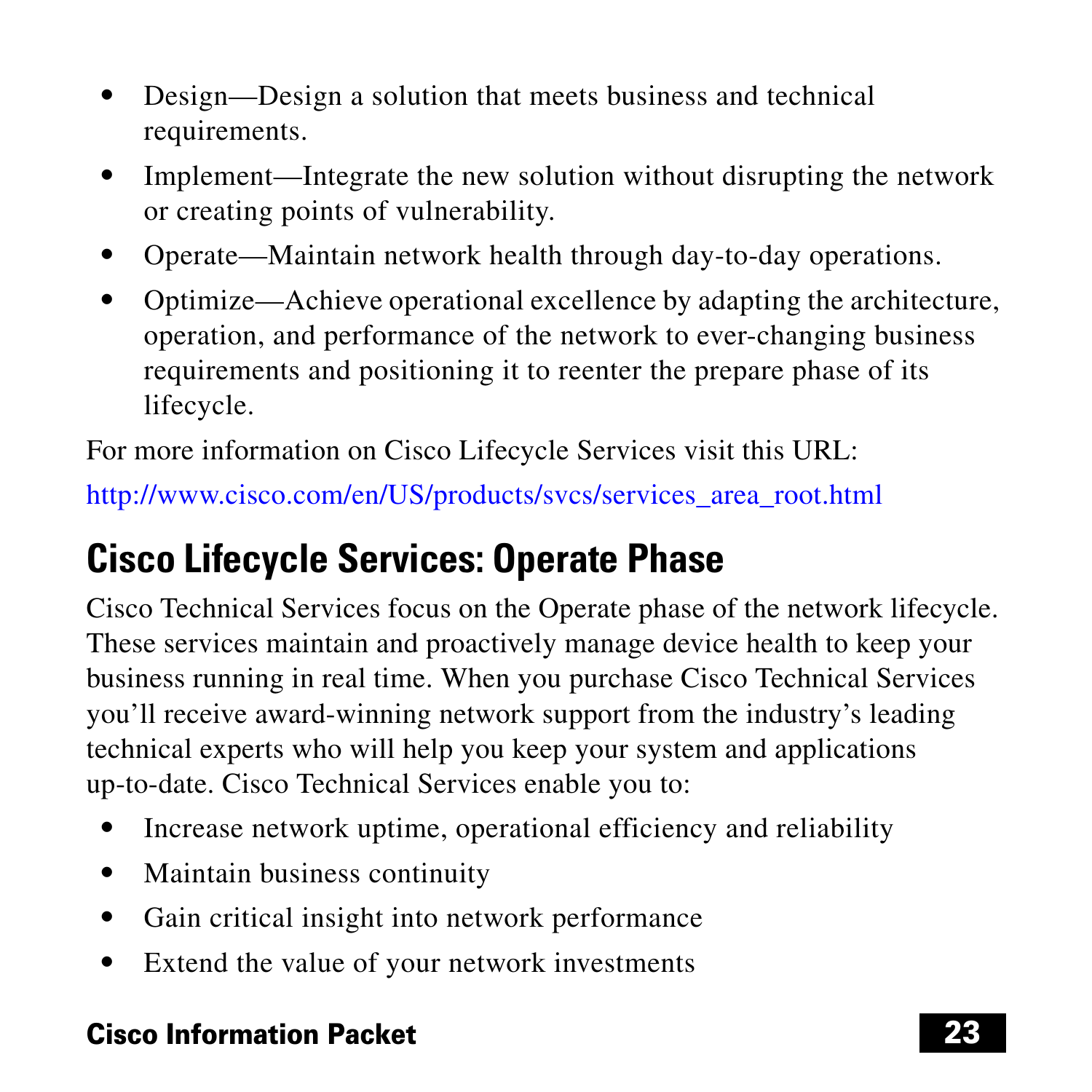- **•** Lower operational costs
- **•** Strengthen IT security

# **Device/Application-Specific Operate Services**

## **Cisco SMARTnet and SMARTnet Onsite**

Crucial to maintaining the best possible network performance, these services provide registered access to Cisco.com for online technical assistance, access to the Cisco Technical Assistance Center (TAC), Cisco OS software updates and upgrades, and advance replacement of failed hardware.

## **Cisco Service Provider Base and Service Provider Base Onsite**

Tailored for the service provider (SP) production network, this service provides registered access to Cisco.com for online technical assistance, access to TAC, Cisco OS software updates and upgrades, and advance replacement of failed hardware.

## **Cisco Small and Medium-Sized Business Support Assistant**

Specifically designed for the small and medium-sized business (SMB), this service provides simplified, cost-effective network support to help SMB customers ensure operational reliability and protect technology investments on select SMB products.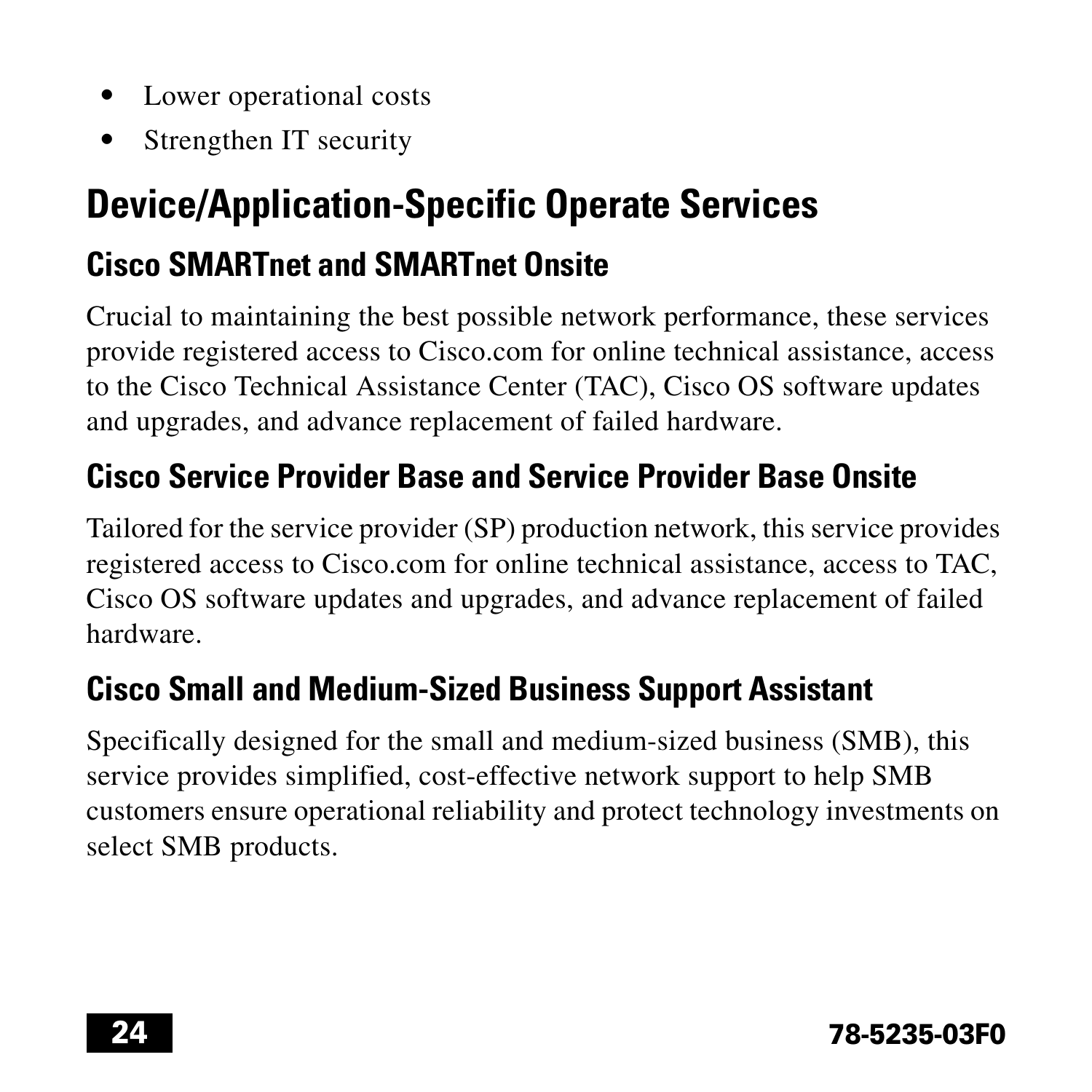# **Cisco Software Application Support Services**

Software Application Support (SAS) and Software Application Support plus Upgrades (SASU) strengthen application availability, functionality, and reliability with around-the-clock access to technical support and software updates, and with SASU, to major upgrades.

# **Technology-Specific Operate Services**

## **Unified Communications**

### **Cisco Unified Communications Essential and Select Operate Services**

Provides standard technical support services as well as access to specialized engineers who provide assistance with all Cisco hardware components and Cisco Unified Communications application software.

### **Cisco Services for Integrated Services Routers**

Service bundles combine hardware and software application support for the Cisco 2800 and Cisco 3800 series Integrated Services Routers (ISRs) with voice applications.

# **Security**

### **Cisco Security IntelliShield Alert Manager Service**

A customizable, web-based threat and vulnerability alert service allows organizations to easily access timely, accurate, and credible information about potential vulnerabilities in their environment.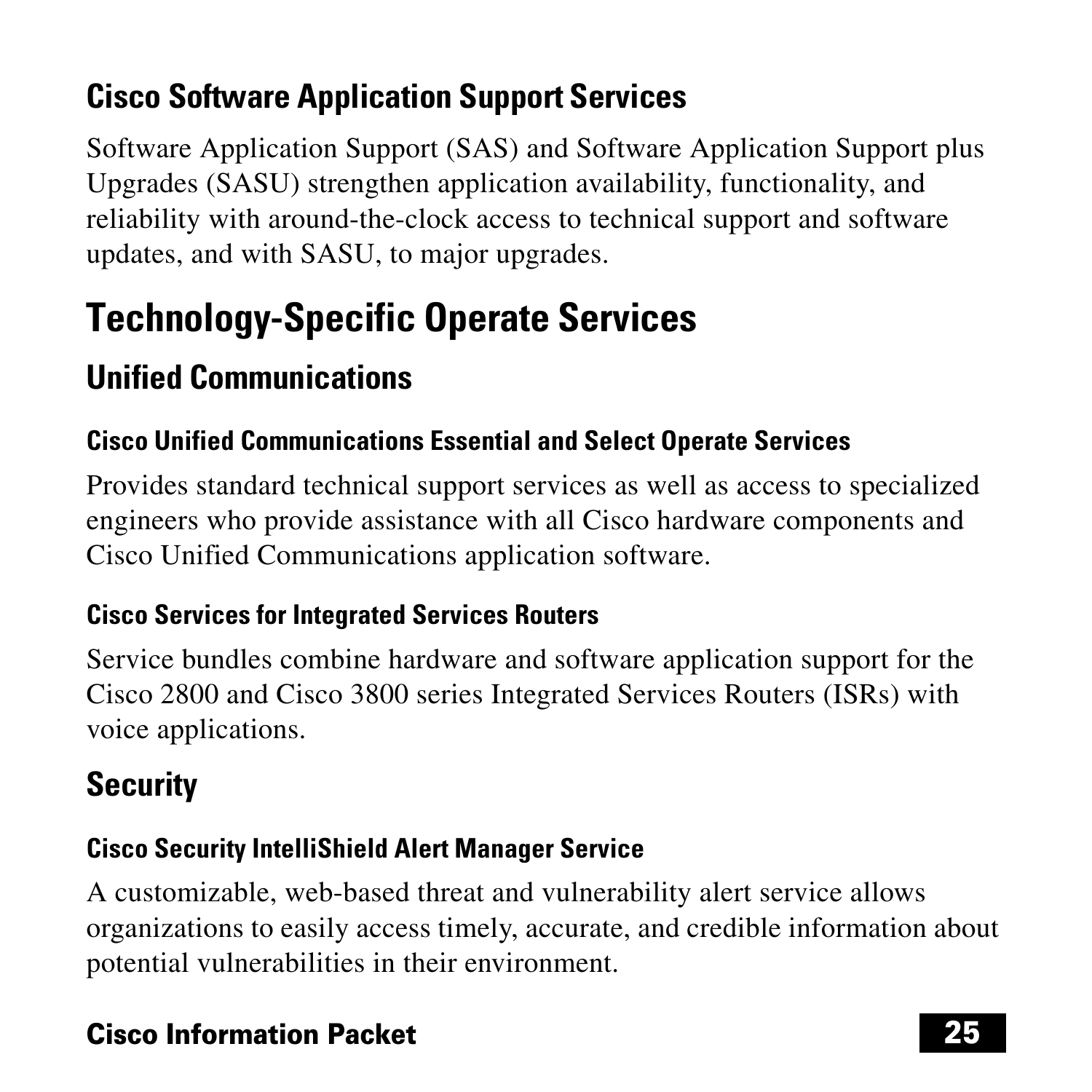### **Cisco Services for Intrusion Prevention System**

For Intrusion Prevention System (IPS) appliances, switch modules, and router modules, Cisco IPS helps prevent business-crippling attacks and reduces attack damage by combining IPS signature file updates and alerts with SMARTnet deliverables.

### **Cisco Security Remote Management Services**

Cost-effectively manage security across your entire network with comprehensive remote monitoring of network devices to proactively identify and analyze security incidents, provide recommendations, and remediate events 24 hours a day, 7 days a week.

## **Foundation**

### **Cisco Foundation Technology Remote Management Service**

Remote network management by an experienced team of Cisco Remote Operations Services engineers provides a cost-effective approach for day-to-day management of your converged infrastructure with proactive monitoring, problem isolation and resolution, and repair oversight, allowing your IT staff to focus on strategic activities.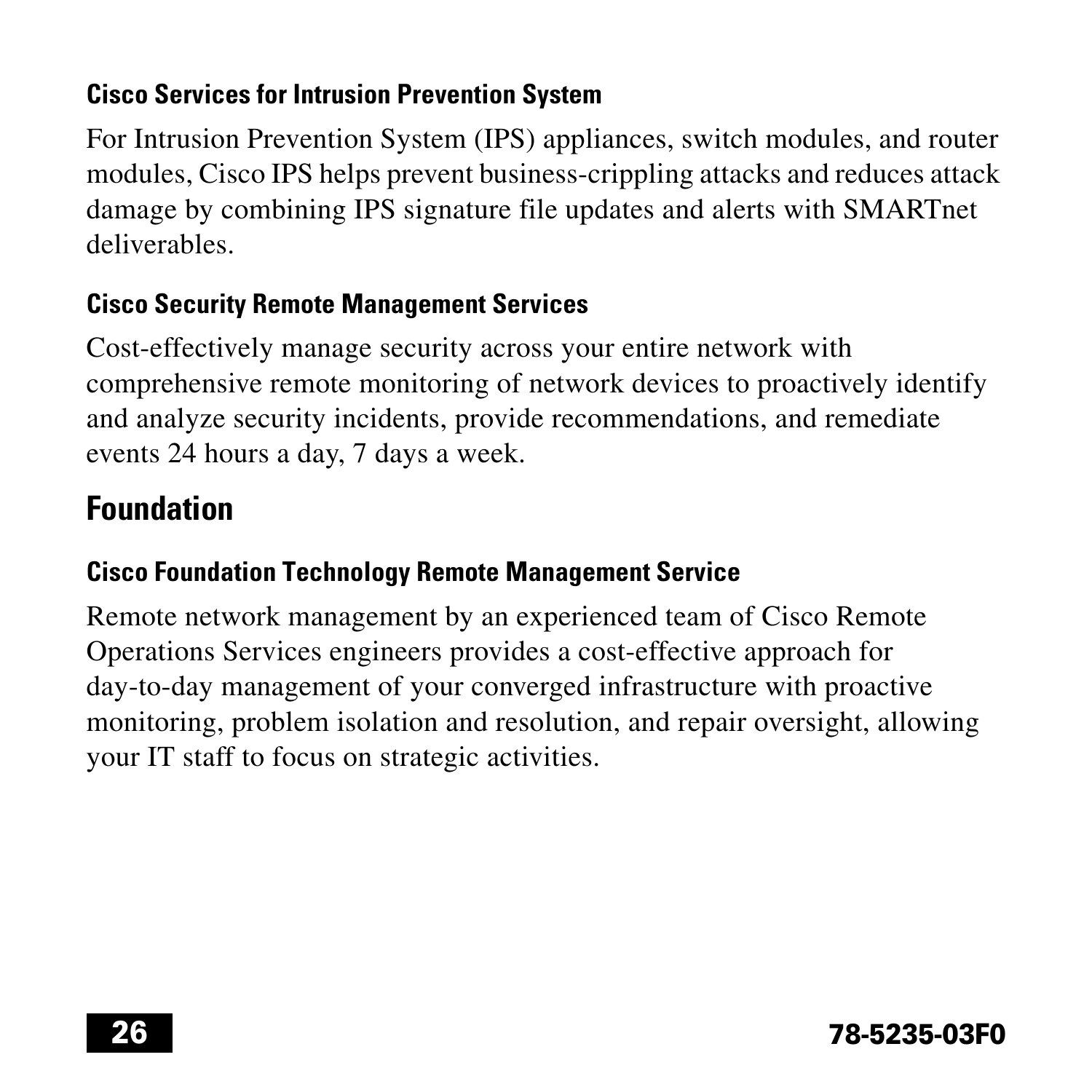## **TelePresence**

### **Cisco TelePresence Essential Operate Services**

System-level, ongoing technical support and service provides a seamless experience across the entire TelePresence-Unified Communications systems to maintain the high performance of Cisco TelePresence solutions.

# **Network-Level Operate Services**

## **Cisco Focused Technical Support**

This premium service provides high-touch, premium, personalized technical support to expedite issue resolution and increase network reliability.

For more information on Operate Services, visit the following URL:

[http://www.cisco.com/en/US/products/svcs/ps3034/serv\\_category\\_home.html](http://www.cisco.com/en/US/products/svcs/ps3034/serv_category_home.html)

# **Obtaining Documentation and Submitting a Service Request**

For information on obtaining documentation, submitting a service request, and gathering additional information, see the monthly *What's New in Cisco Product Documentation*, which also lists all new and revised Cisco technical documentation, at:

<http://www.cisco.com/en/US/docs/general/whatsnew/whatsnew.html>